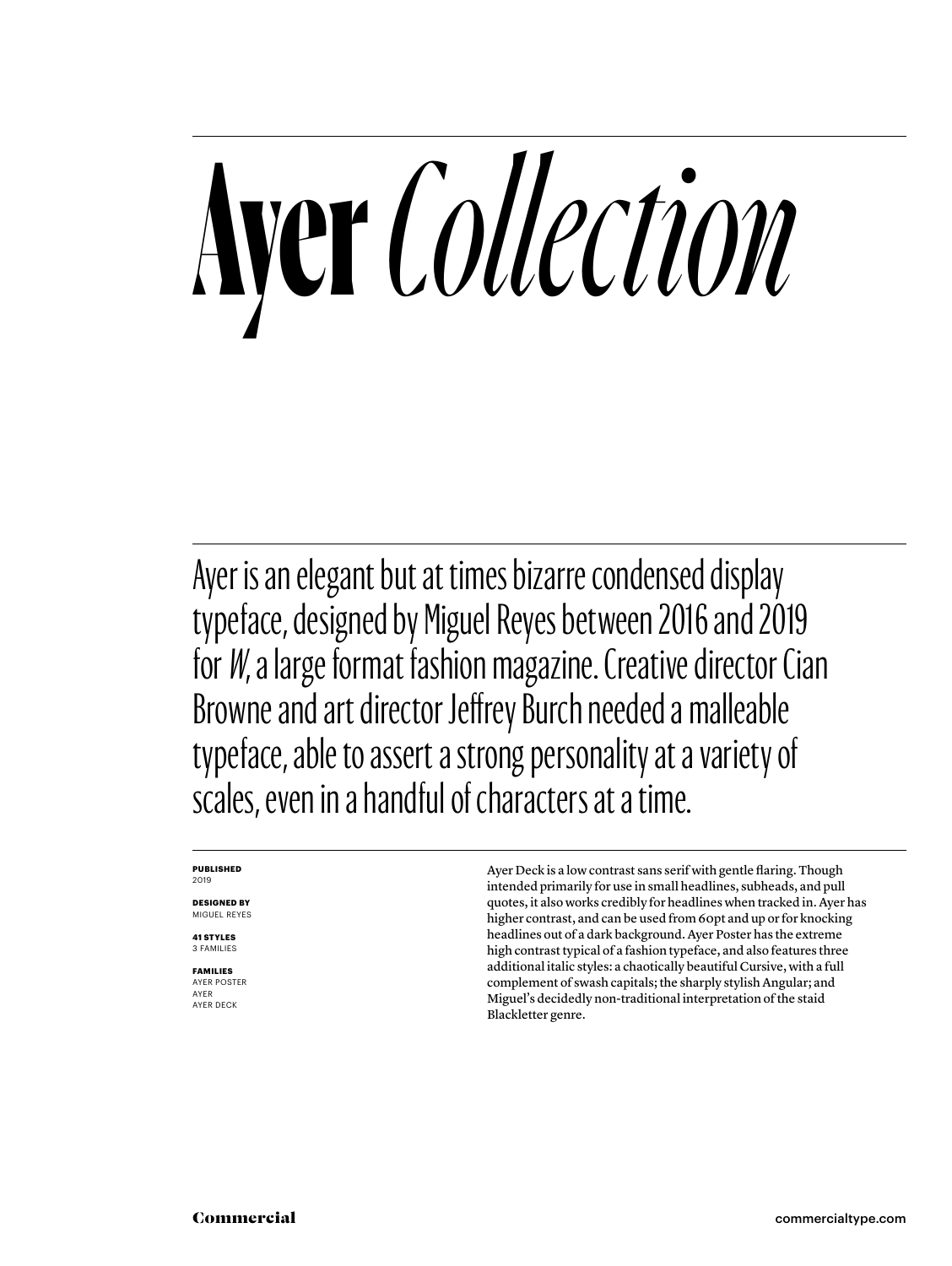AYER DECK, 18 PT+ negative tracking recommended above 60 pt

Cyclical time is already dominant among the nomadic people because The same conditions repeating at every stage of this Delicate action

AYER, 50 – 100 PT

### Eternity is within time Makes no frontiers RESTLESSNESS

AYER POSTER,  100 PT+

## Grant a bold STATEMENT

Commercial commercialtype.com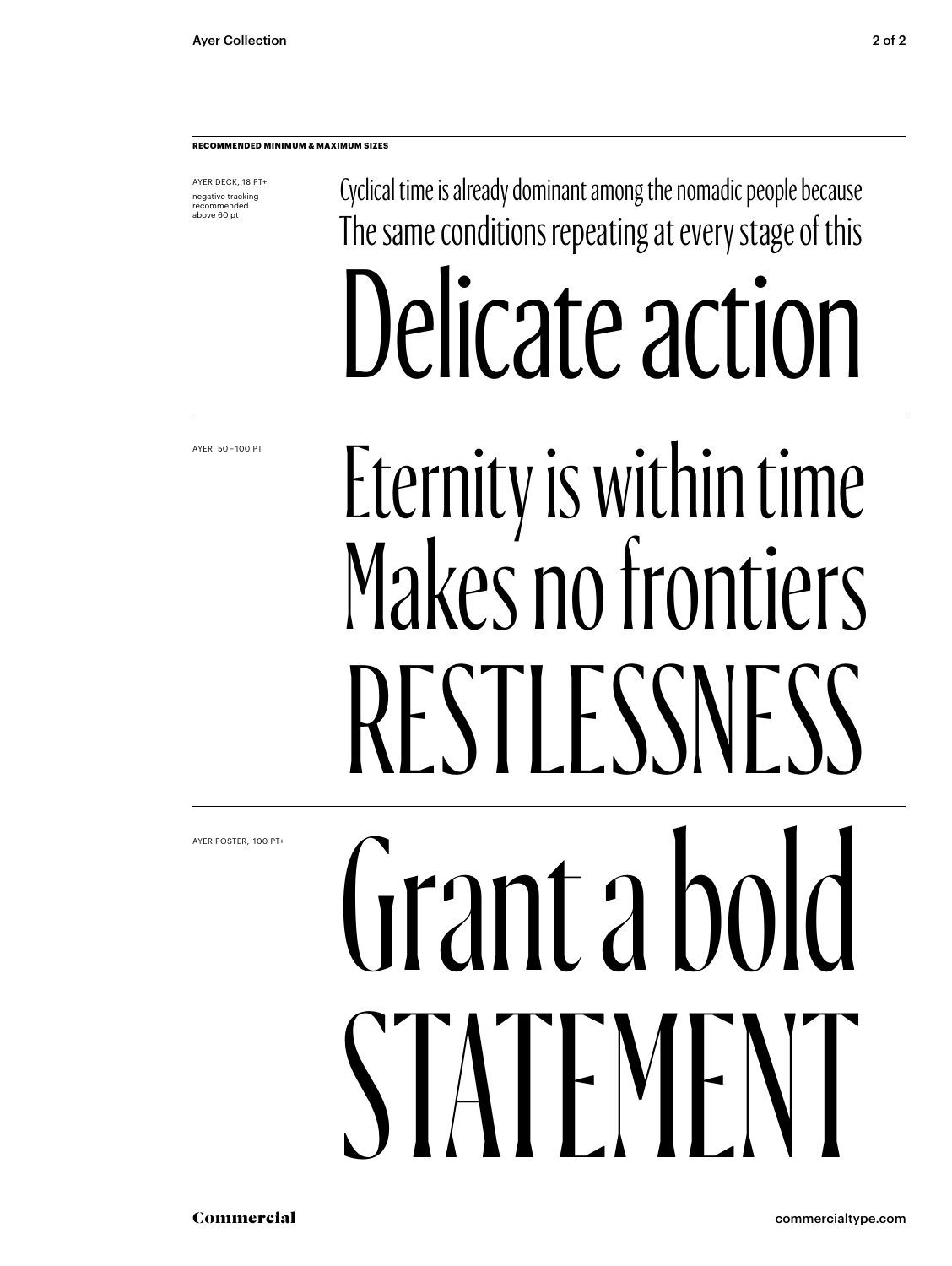# Ayer Poster

Display typefaces for fashion magazines need flexibility in order to extend their lifespan beyond a couple of seasons. One way Ayer Poster fulfills this need is by having four different italics. In addition to a relatively tame italic matching the other optical sizes, the family features a Cursive with wild swashes, an aggressively stylistic Angular, and an unexpected Blackletter.

#### **PUBLISHED** 2019

**DESIGNED BY** MIGUEL REYES

**25 STYLES** 5 WEIGHTS W/ 4 ITALICS

#### **FEATURES** PROPORTIONAL LINING FIGURES PREBUILT FRACTIONS

SWASH (CURSIVE ITALICS ONLY)

The four italics differ in structure and angle of inclination, but are tied together by weight, contrast, and proportion, making each work with the uprights and even enabling them to be mixed together in adventurous layouts. The delicate thins of Ayer Poster are intended for use at 100pt and up. Ayer Poster also has a Black not included in the other optical sizes, inspired in part by the lasting and unavoidable influence of Herb Lubalin and his stable of lettering artists, who transformed magazine design in New York in the 1970s.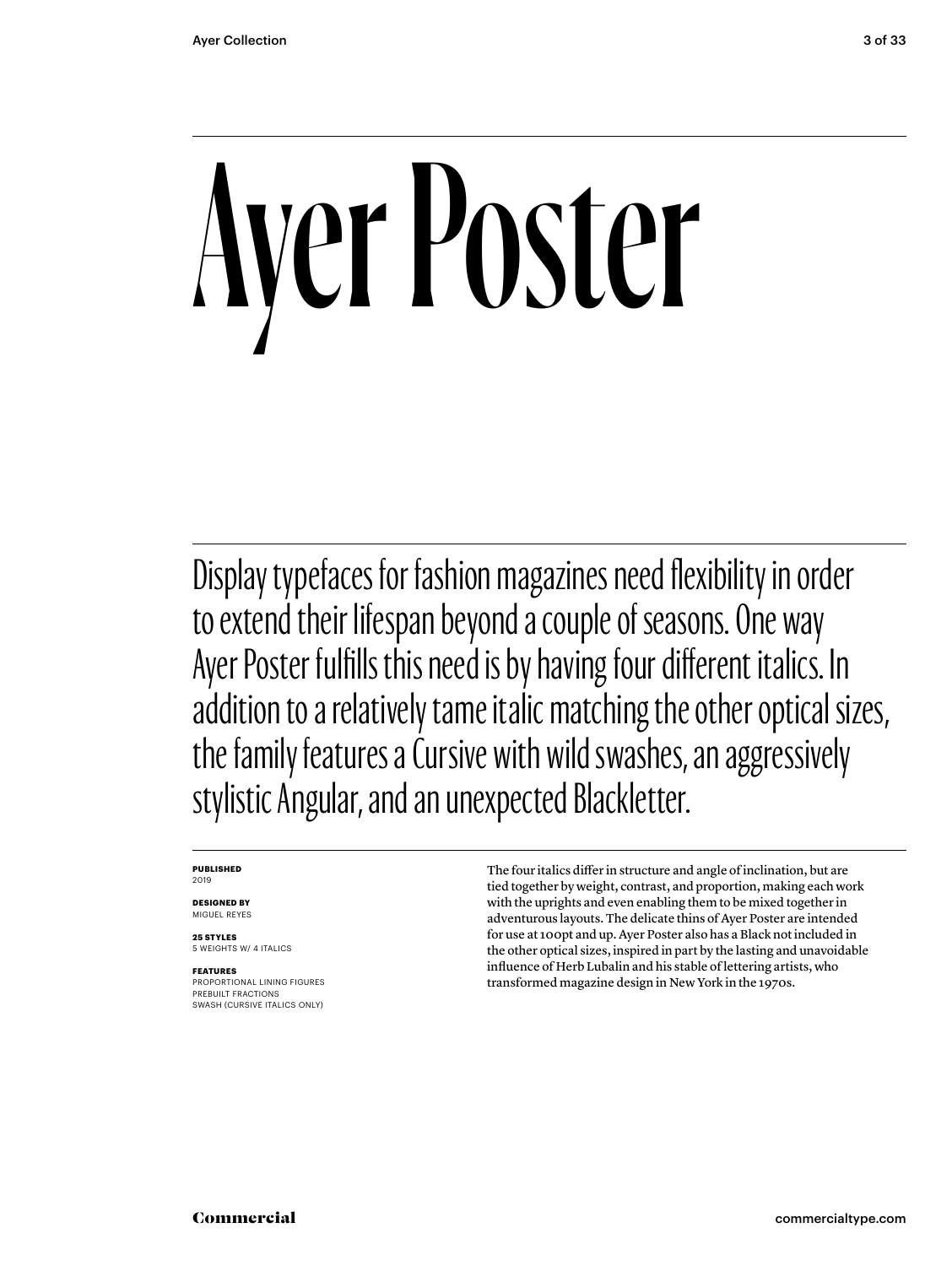# NDELIJKE<br>Iantifving Luanti

AYER POSTER REGULAR, 150 PT

# ATTEMPTED ereign

AYER POSTER MEDIUM, 150 PT [ALTERNATE g t]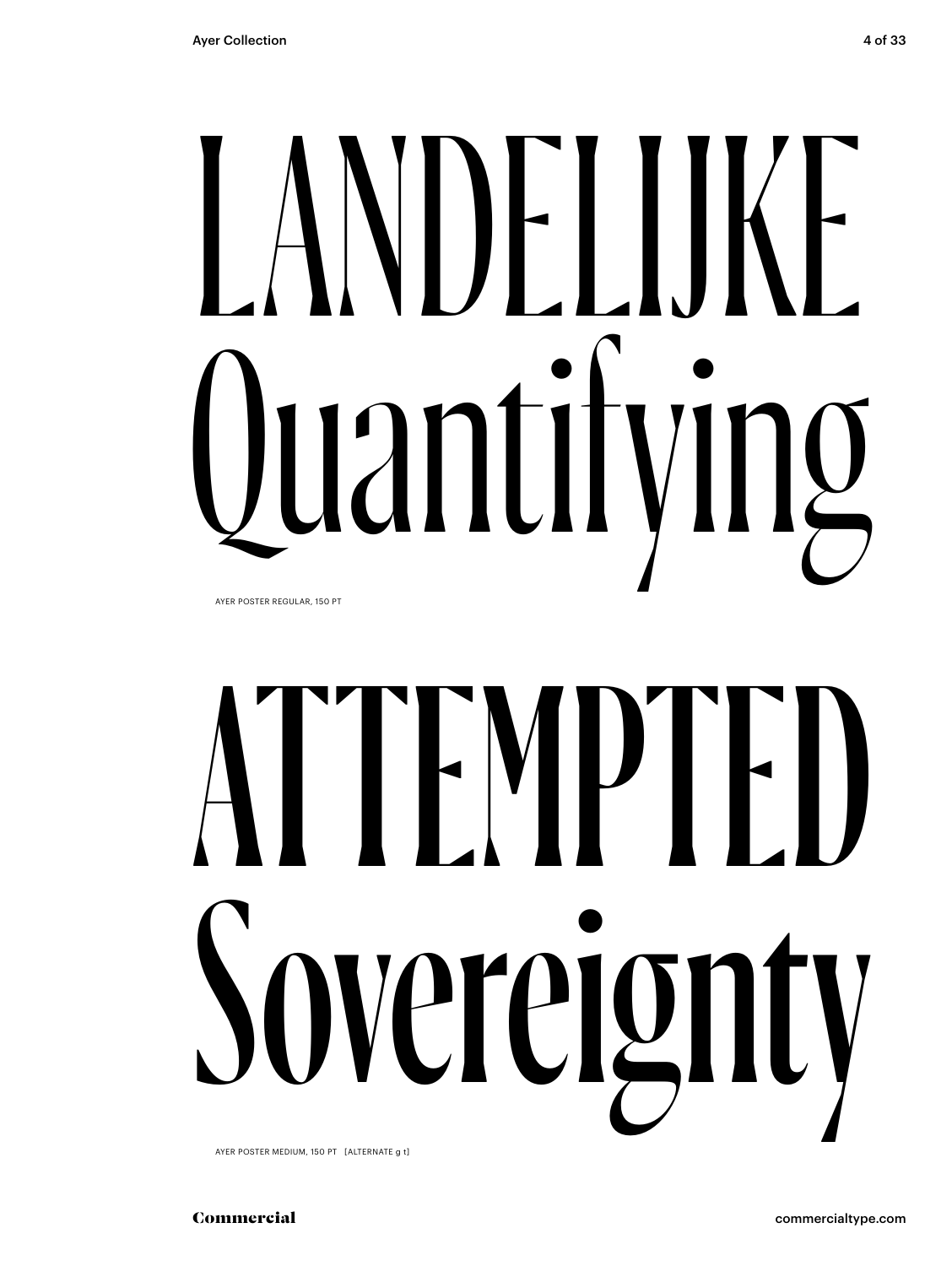# **PURVEYORS Vocalização**

AYER POSTER SEMIBOLD, 150 PT

## **TYYLILAJIT Established**

AYER POSTER BOLD, 150 PT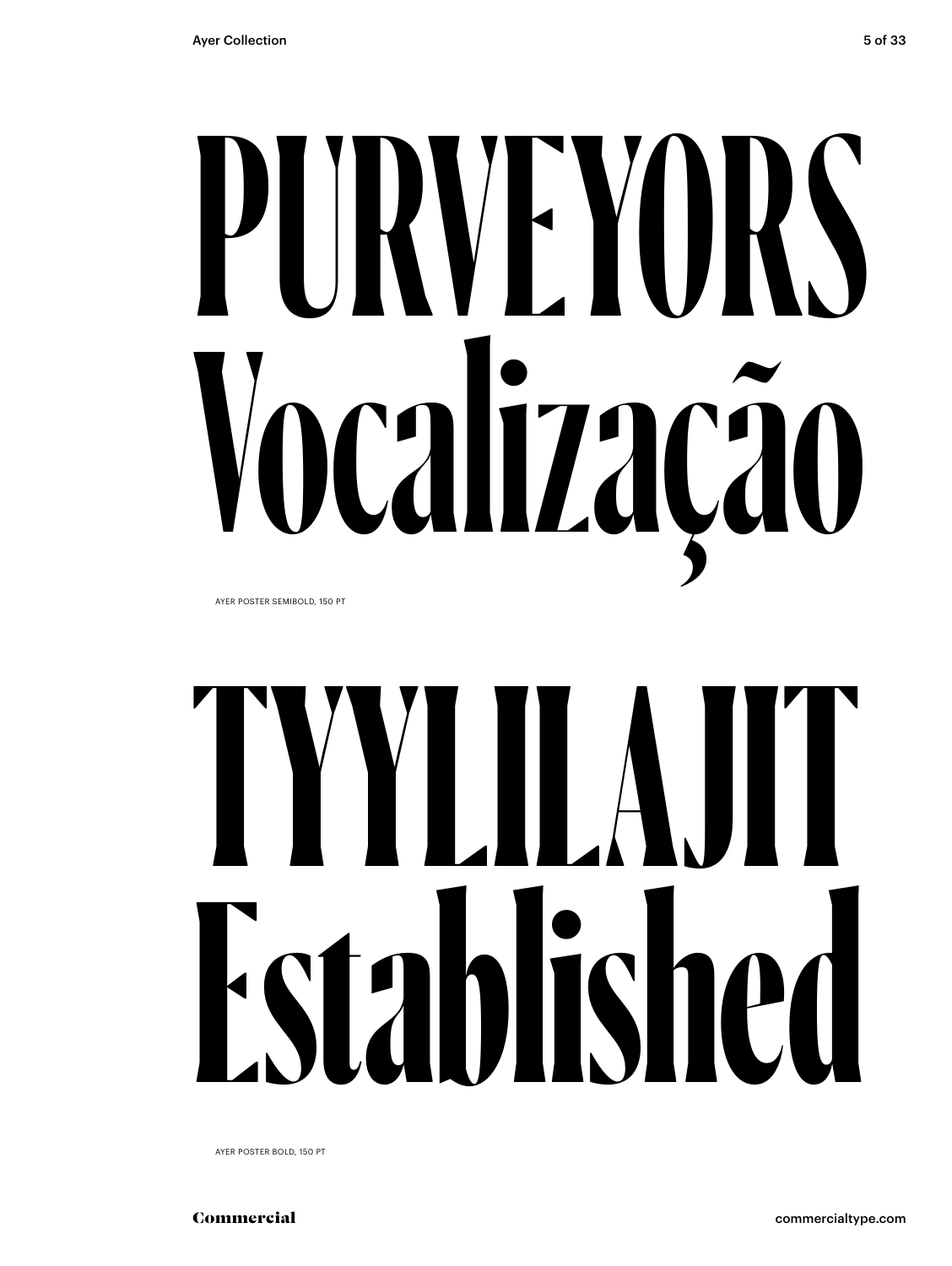## NOMINATOR Instrucción

AYER POSTER BLACK, 150 PT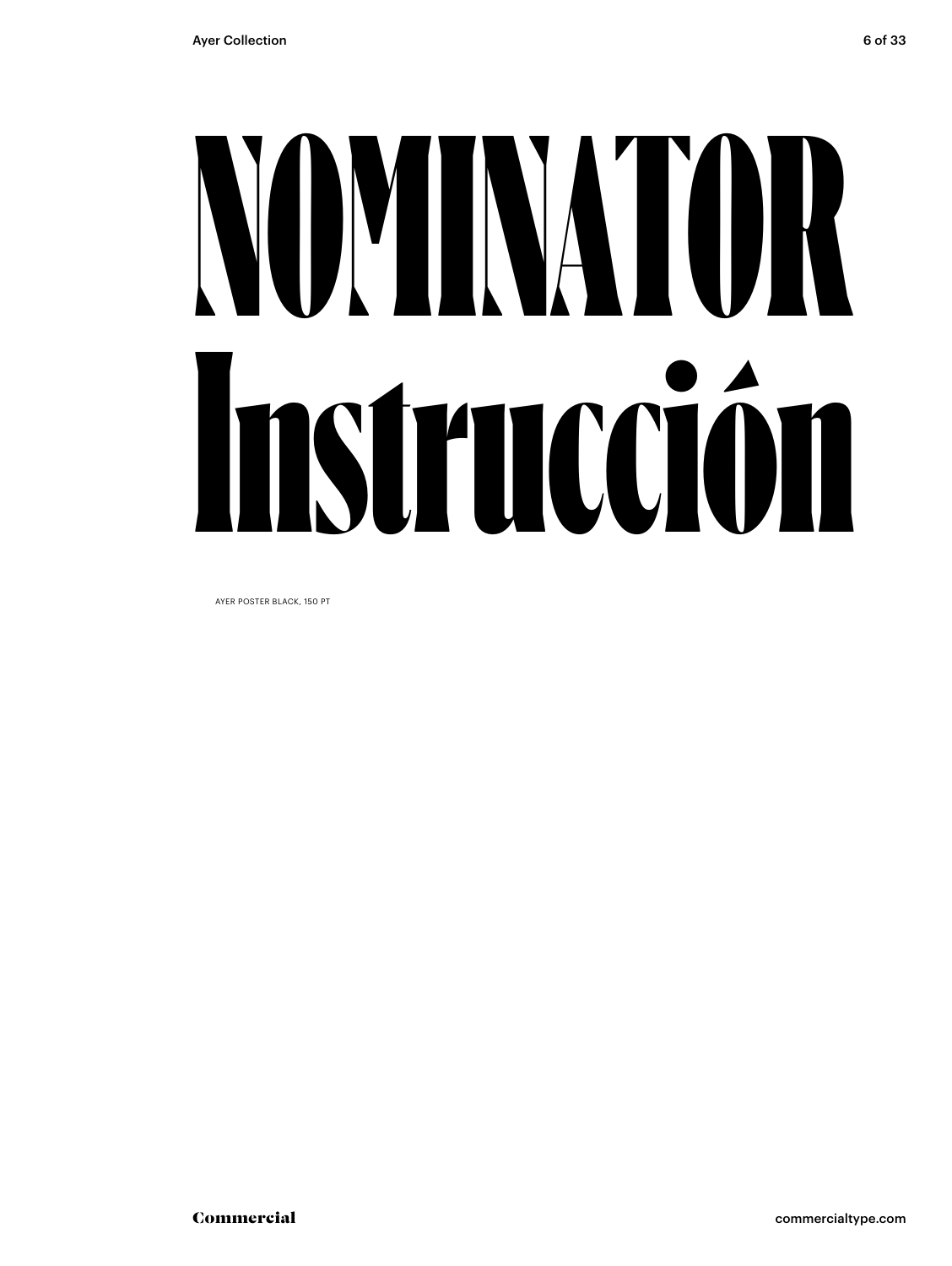## *MÅLNINGEN Huejotzingo* AYER POSTER REGULAR ITALIC, 150 PT



AYER POSTER CURSIVE REGULAR ITALIC, 150 PT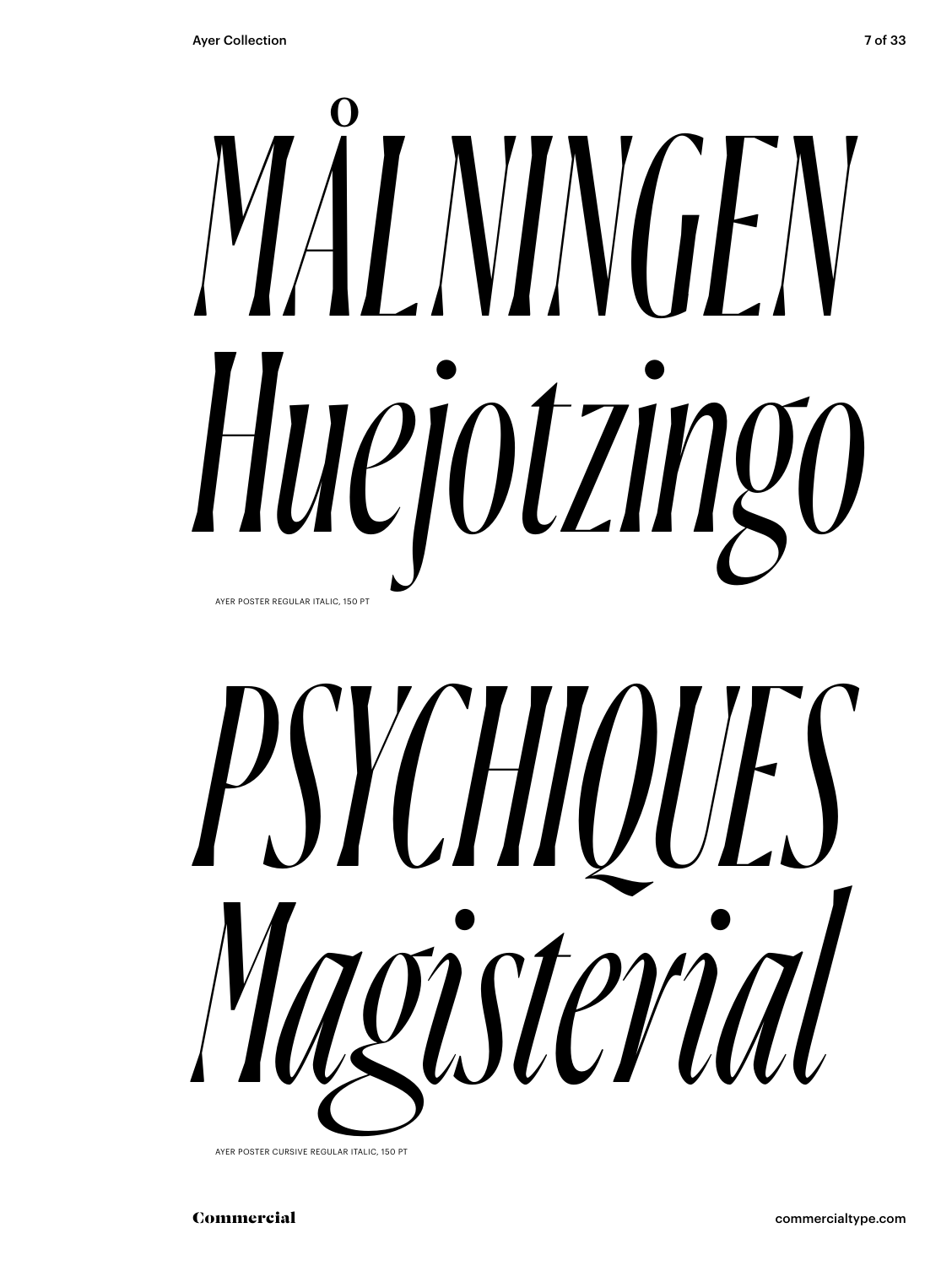# *JAMONCILLO Quilòmetres*

AYER POSTER ANGULAR REGULAR ITALIC, 150 PT

# *SKÚSENOSTI Incorporates*

AYER POSTER BLACKLETTER REGULAR ITALIC, 150 PT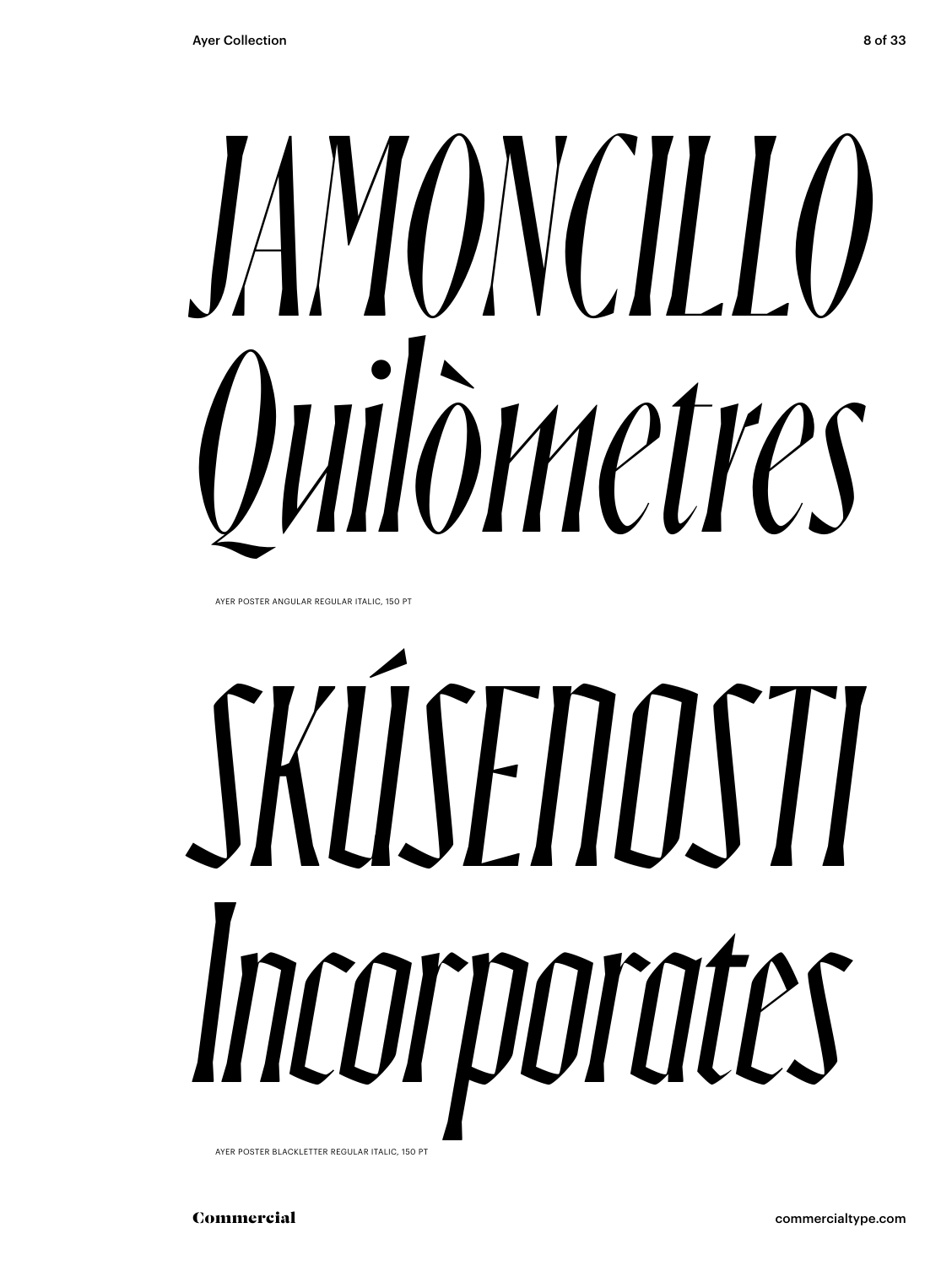## *DELICATELY Noteworthy* AYER POSTER MEDIUM ITALIC, 150 PT [ALTERNATE e]

*PSYCHIQUES Misterioasă*

AYER POSTER CURSIVE MEDIUM ITALIC, 150 PT [SWASH E M P Q]

Commercial commercialtype.com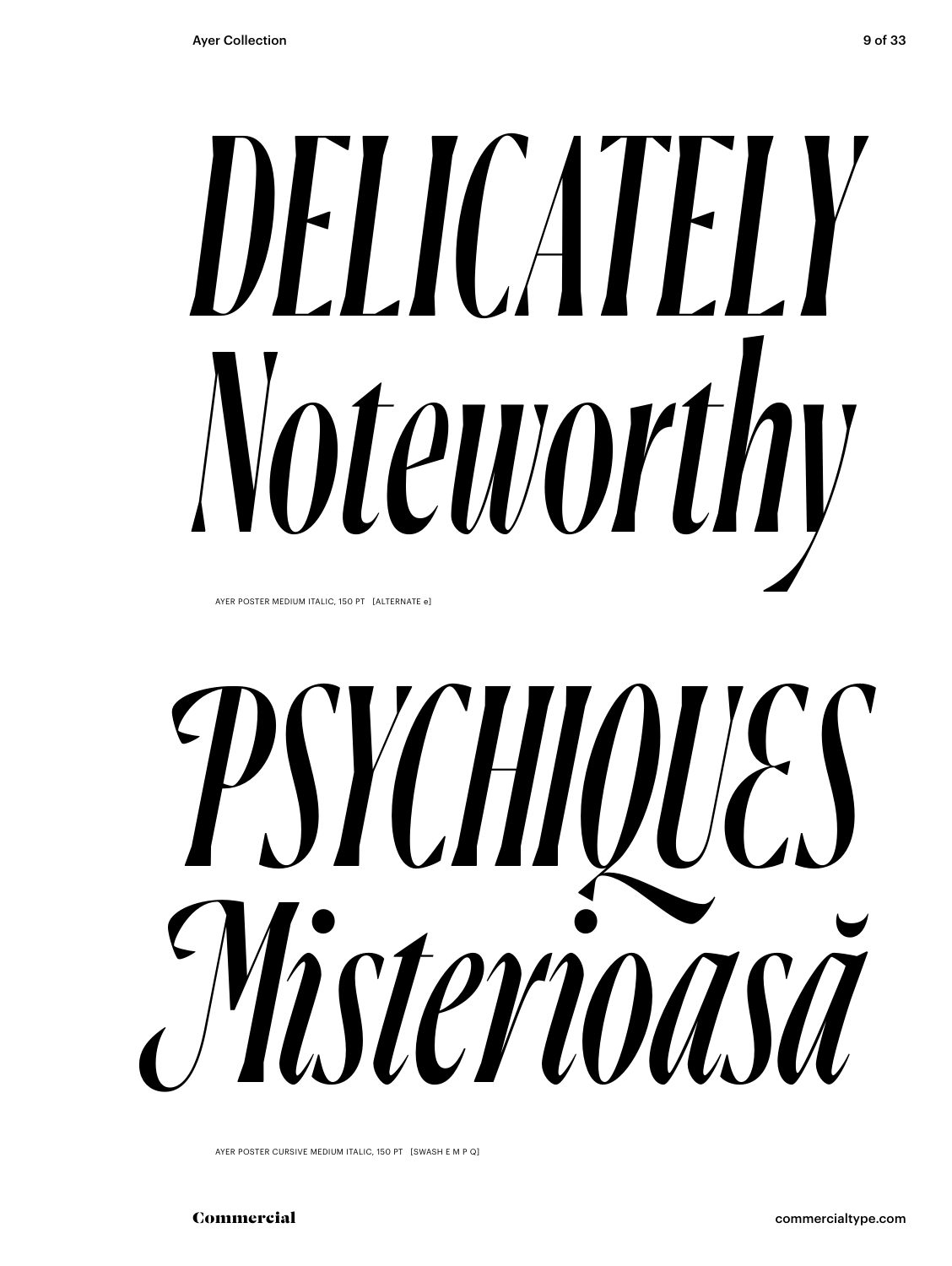

AYER POSTER ANGULAR MEDIUM ITALIC, 150 PT

# *TALAISIGAN Referencings*

AYER POSTER BLACKLETTER MEDIUM ITALIC, 150 PT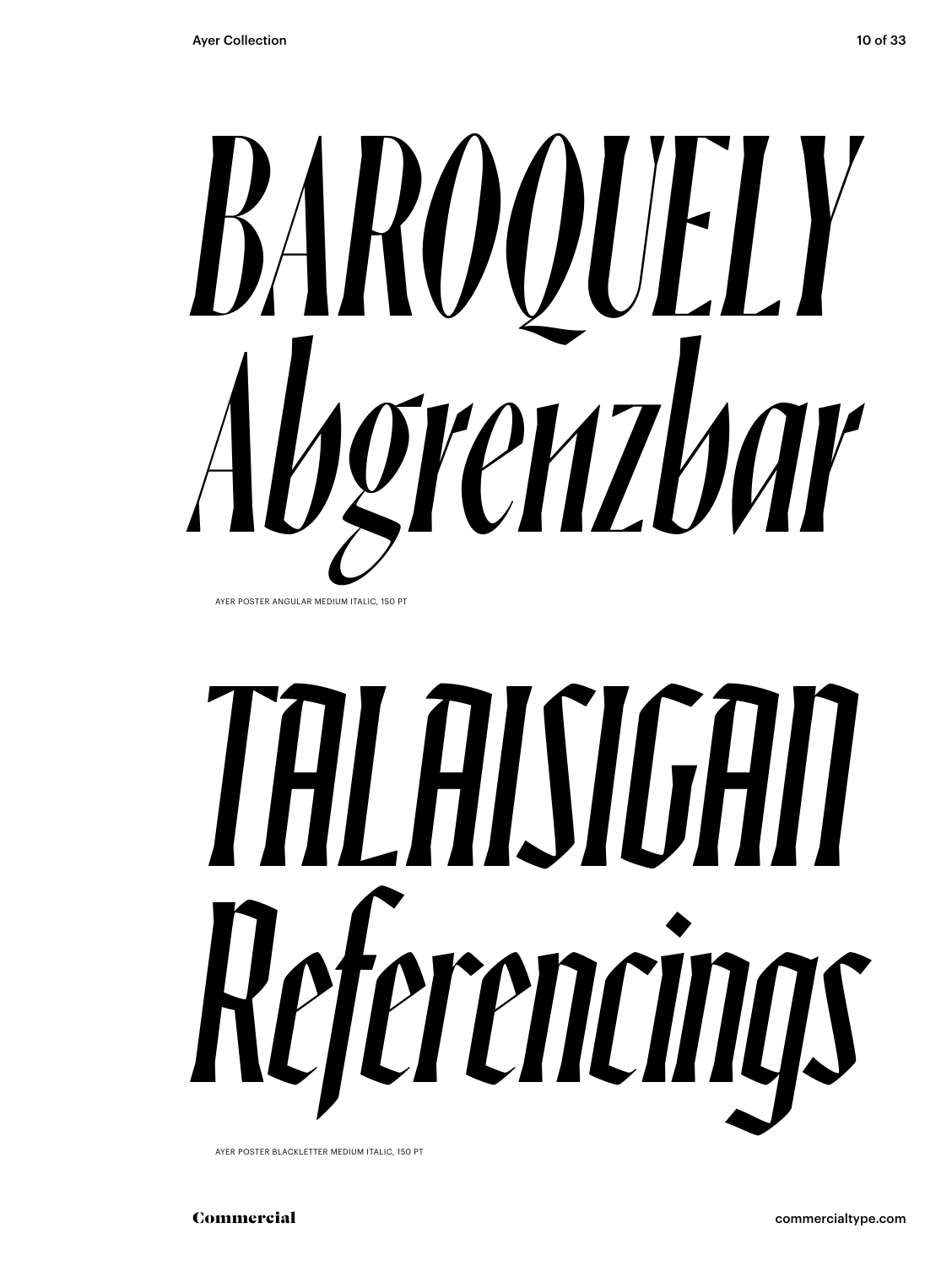## *EXCHANGED Començava* AYER POSTER SEMIBOLD ITALIC, 150 PT [ALTERNATE e]



AYER POSTER CURSIVE SEMIBOLD ITALIC, 150 PT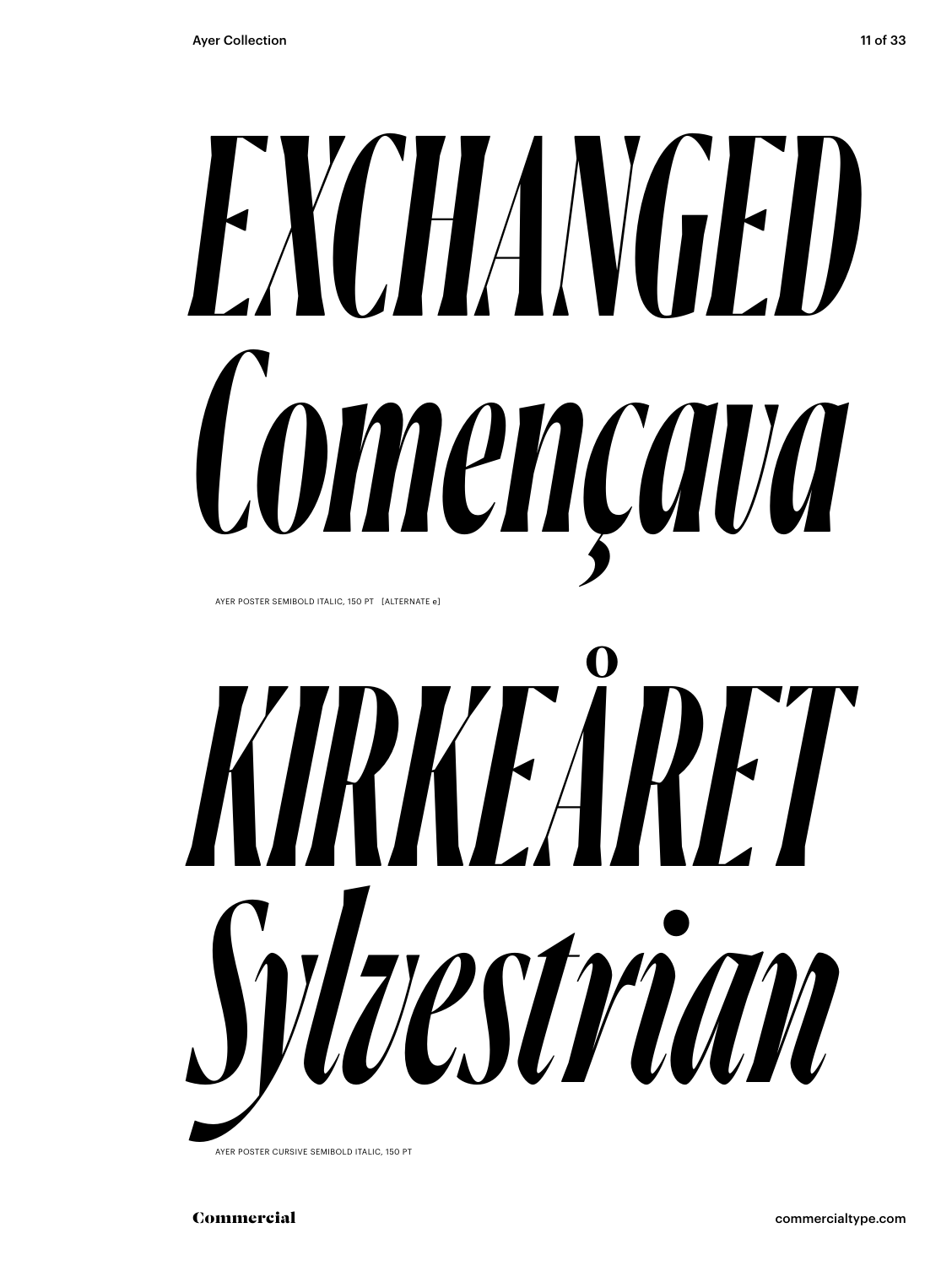

AYER POSTER ANGULAR SEMIBOLD ITALIC, 150 PT [ALTERNATE e g t z]

## *EVIDENCING Fashionistas*

AYER POSTER BLACKLETTER SEMIBOLD ITALIC, 150 PT [ALTERNATE a]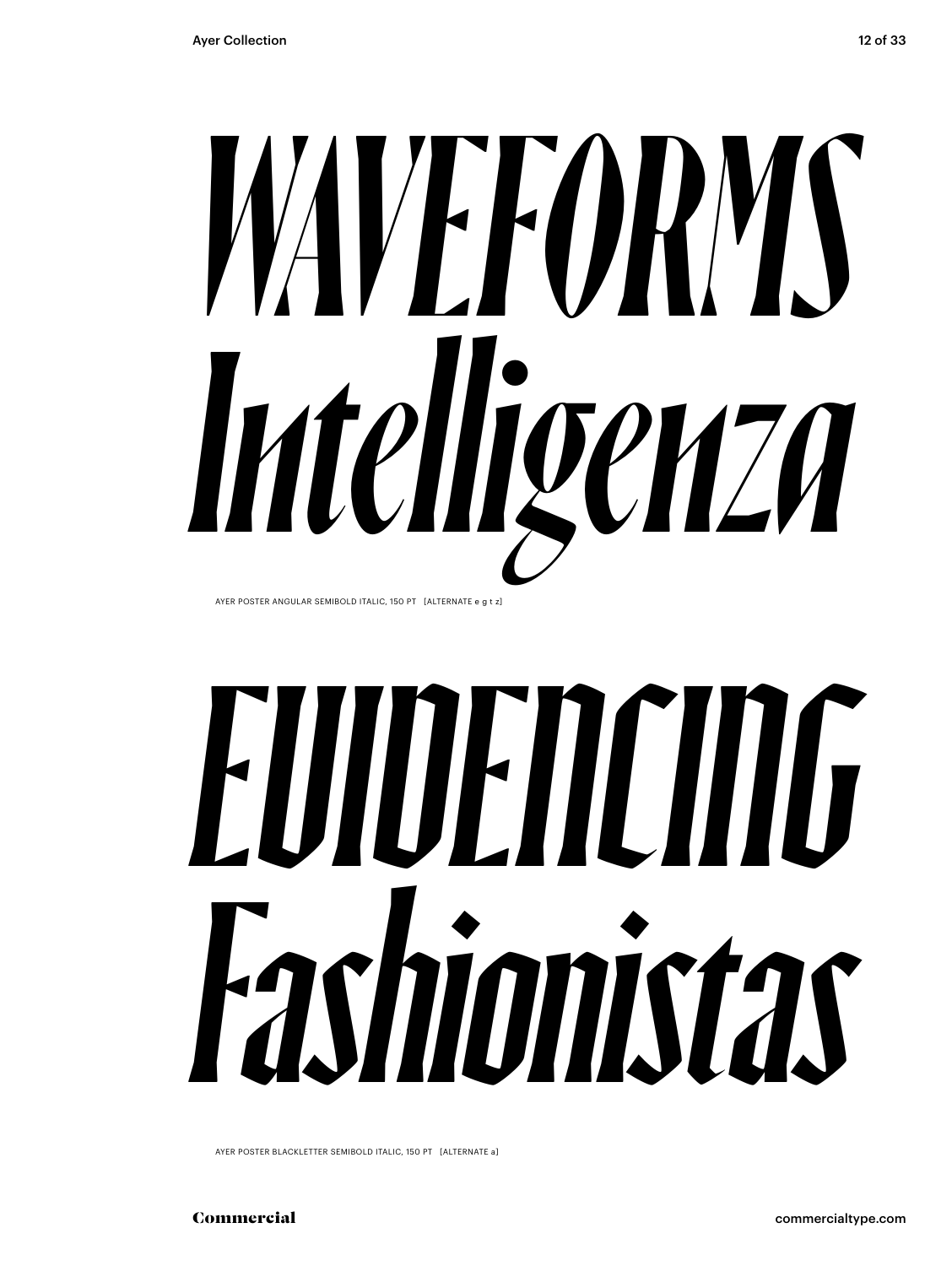# *COMPOSERS Gihulagway*

AYER POSTER BOLD ITALIC, 150 PT [ALTERNATE g w y]



AYER POSTER CURSIVE BOLD ITALIC, 150 PT [ALTERNATE A g t v y]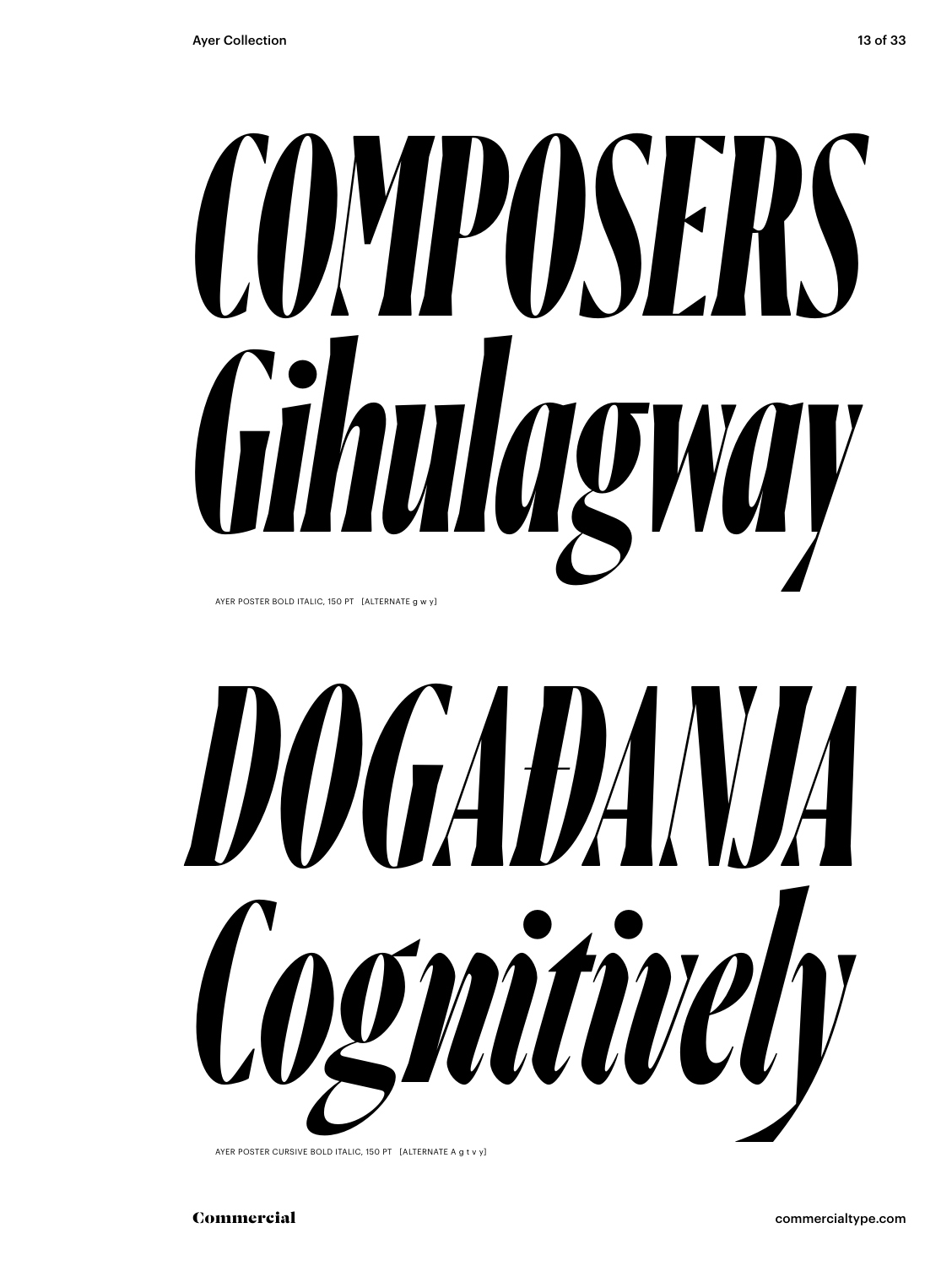AYER POSTER ANGULAR BOLD ITALIC, 150 PT [ALTERNATE A W]

# *PANORAMAS Glassmaker*

*Exchanging* 

AYER POSTER BLACKLETTER BOLD ITALIC, 150 PT [ALTERNATE A M N]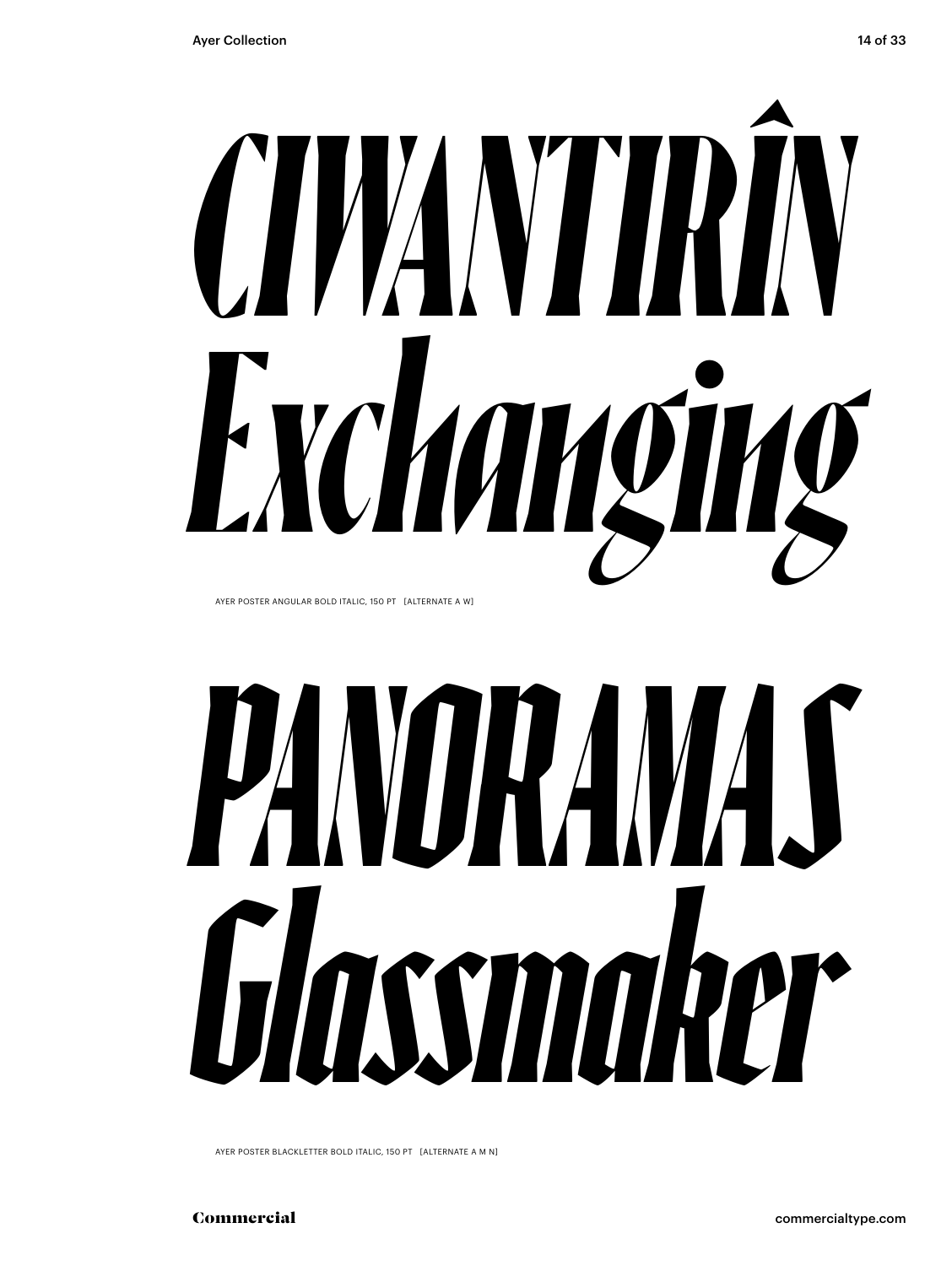



AYER POSTER CURSIVE BLACK ITALIC, 150 PT [TITLING ALTERNATE N, SWASH A k, ALTERNATE v]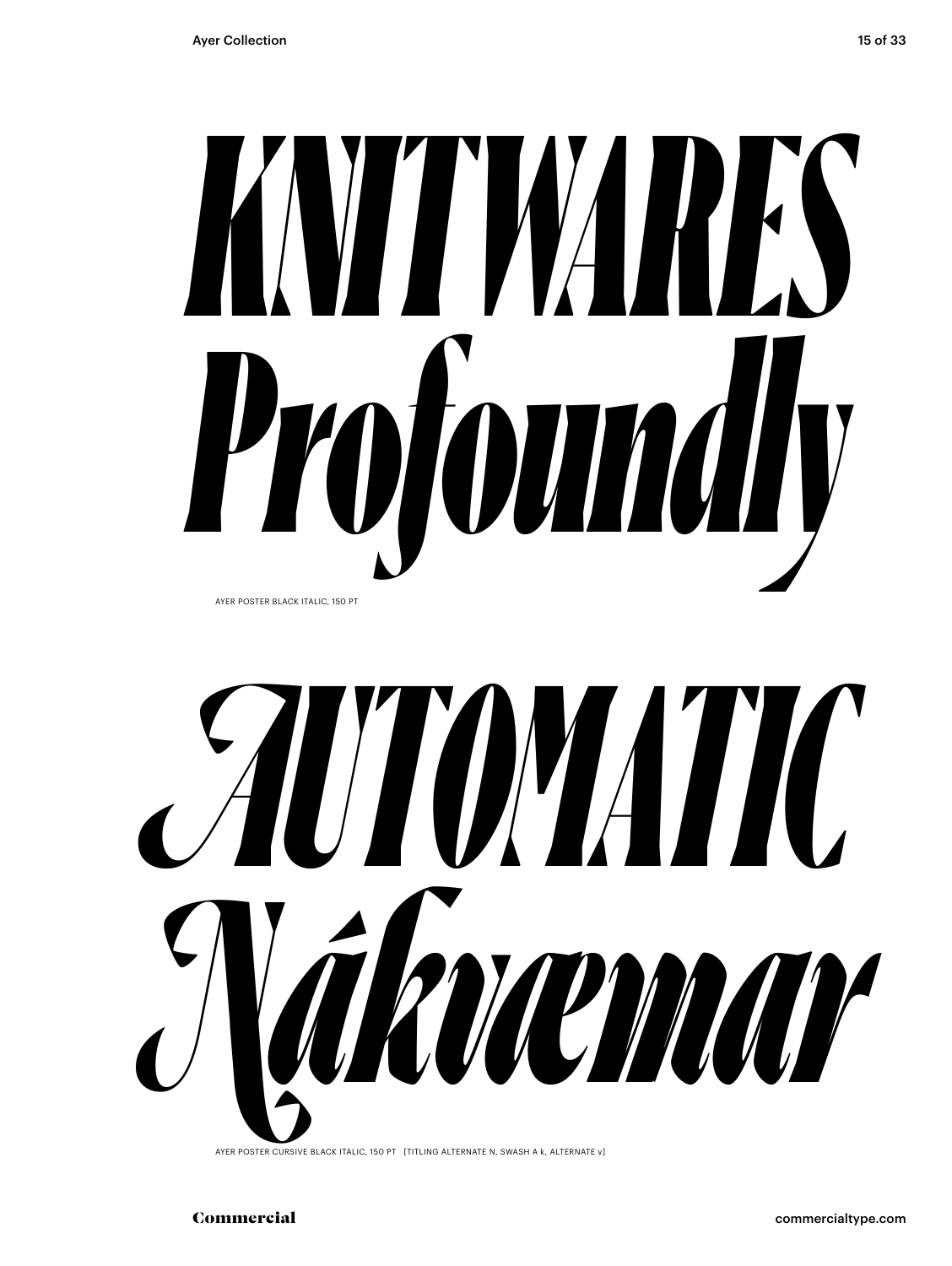

AYER POSTER BLACKLETTER BLACK ITALIC, 150 PT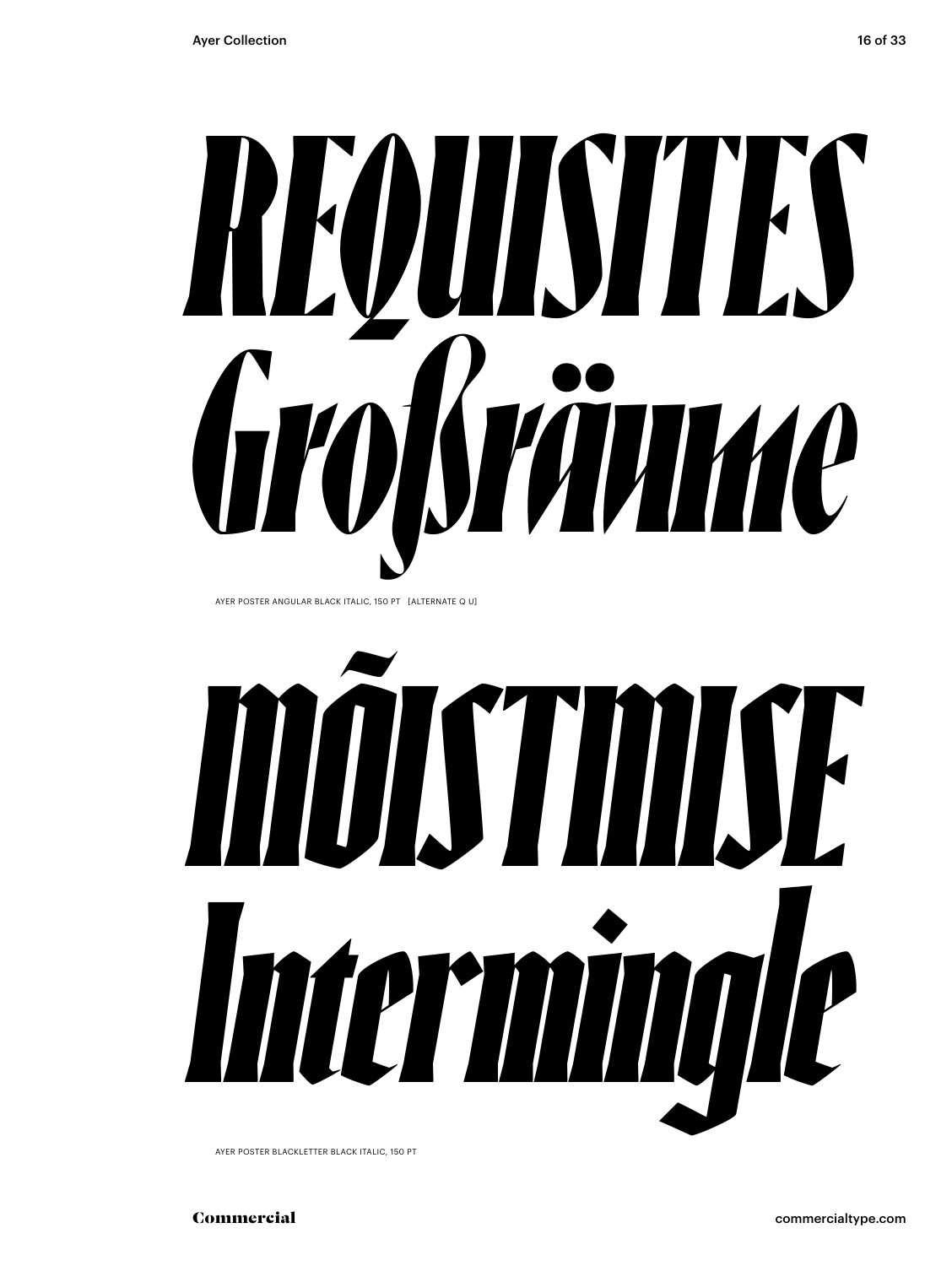

AYER POSTER BLACK, 100 PT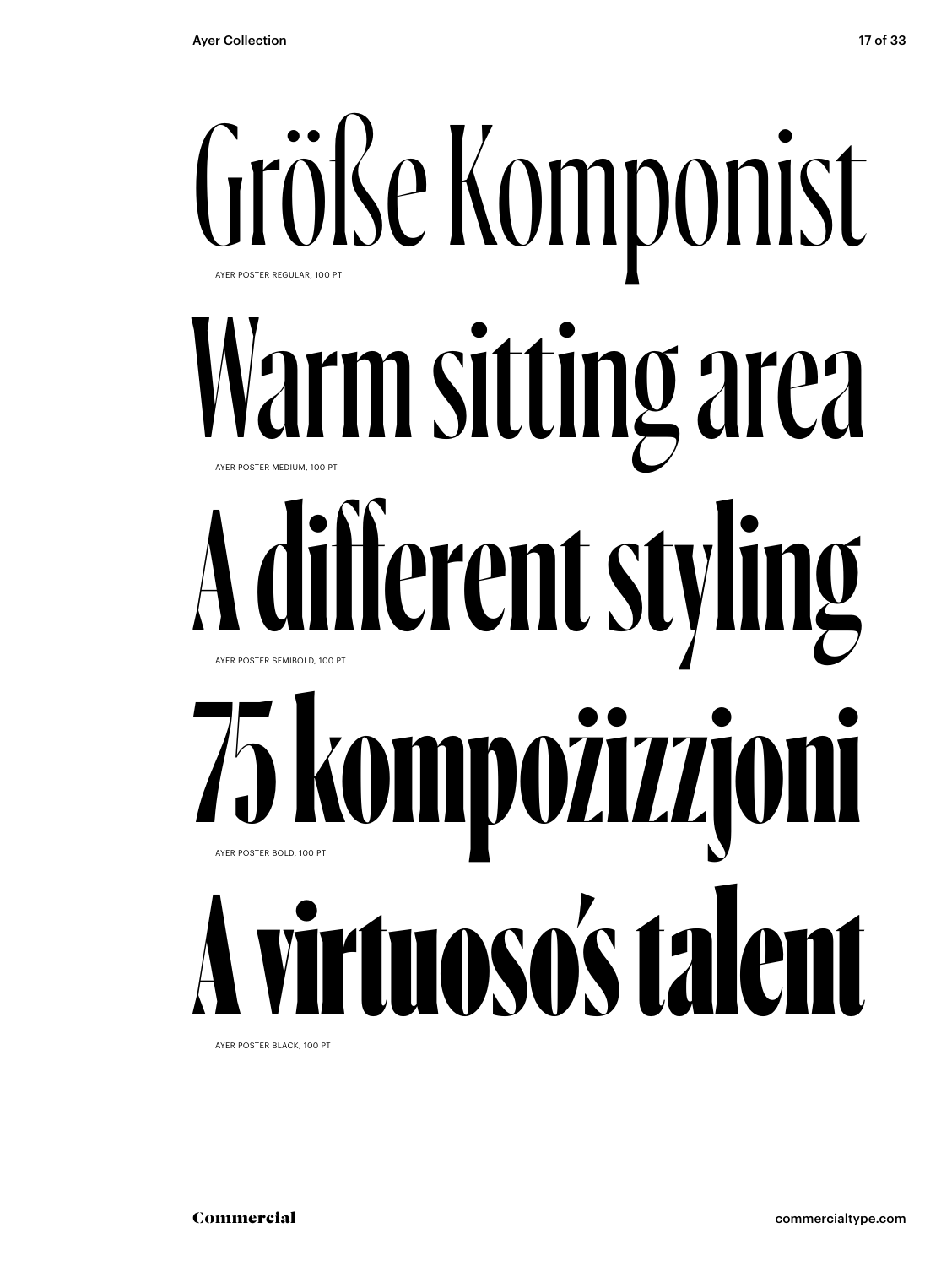

AYER POSTER BLACK ITALIC, 100 PT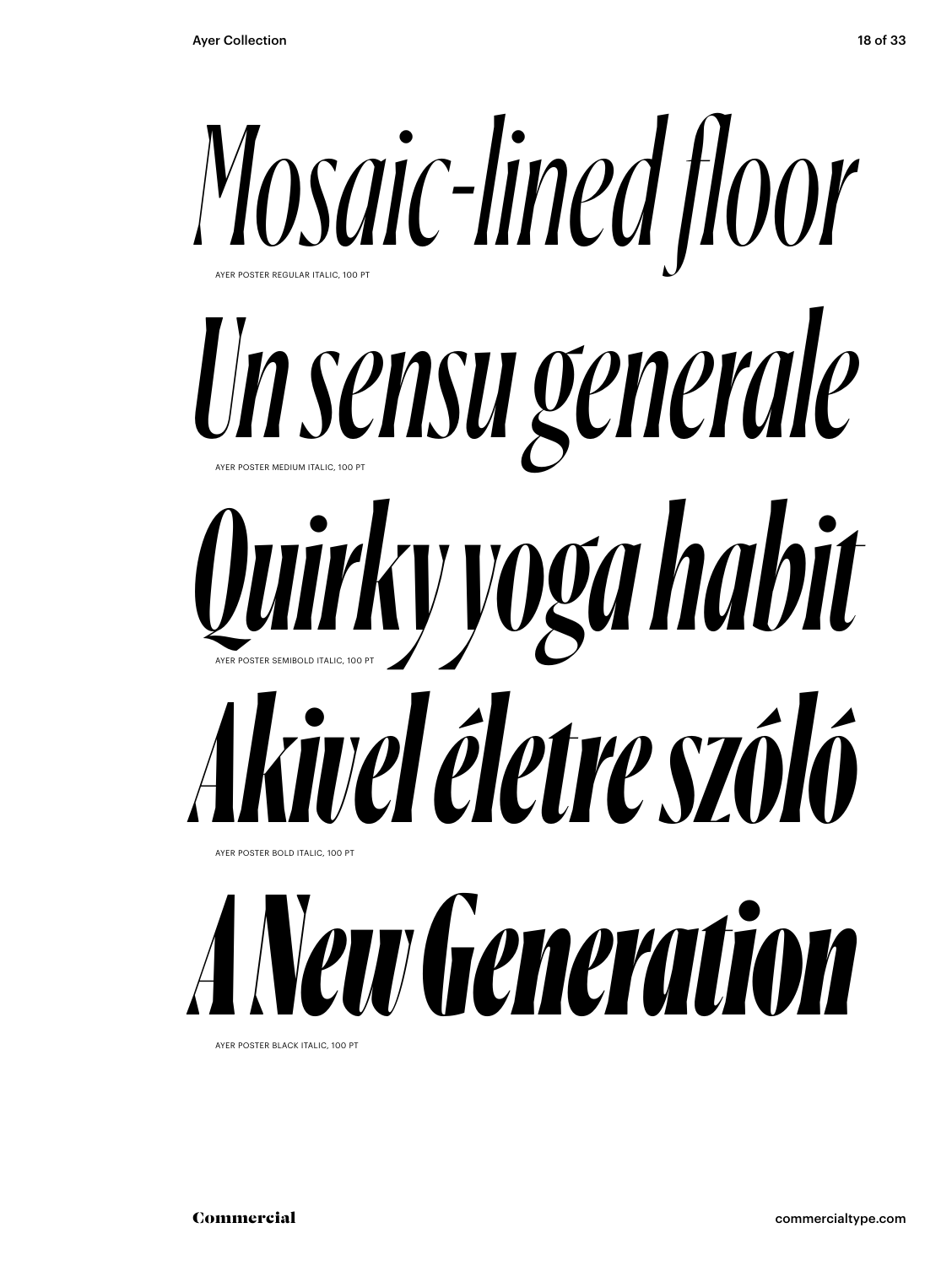



AYER POSTER CURSIVE BLACK ITALIC, 100 P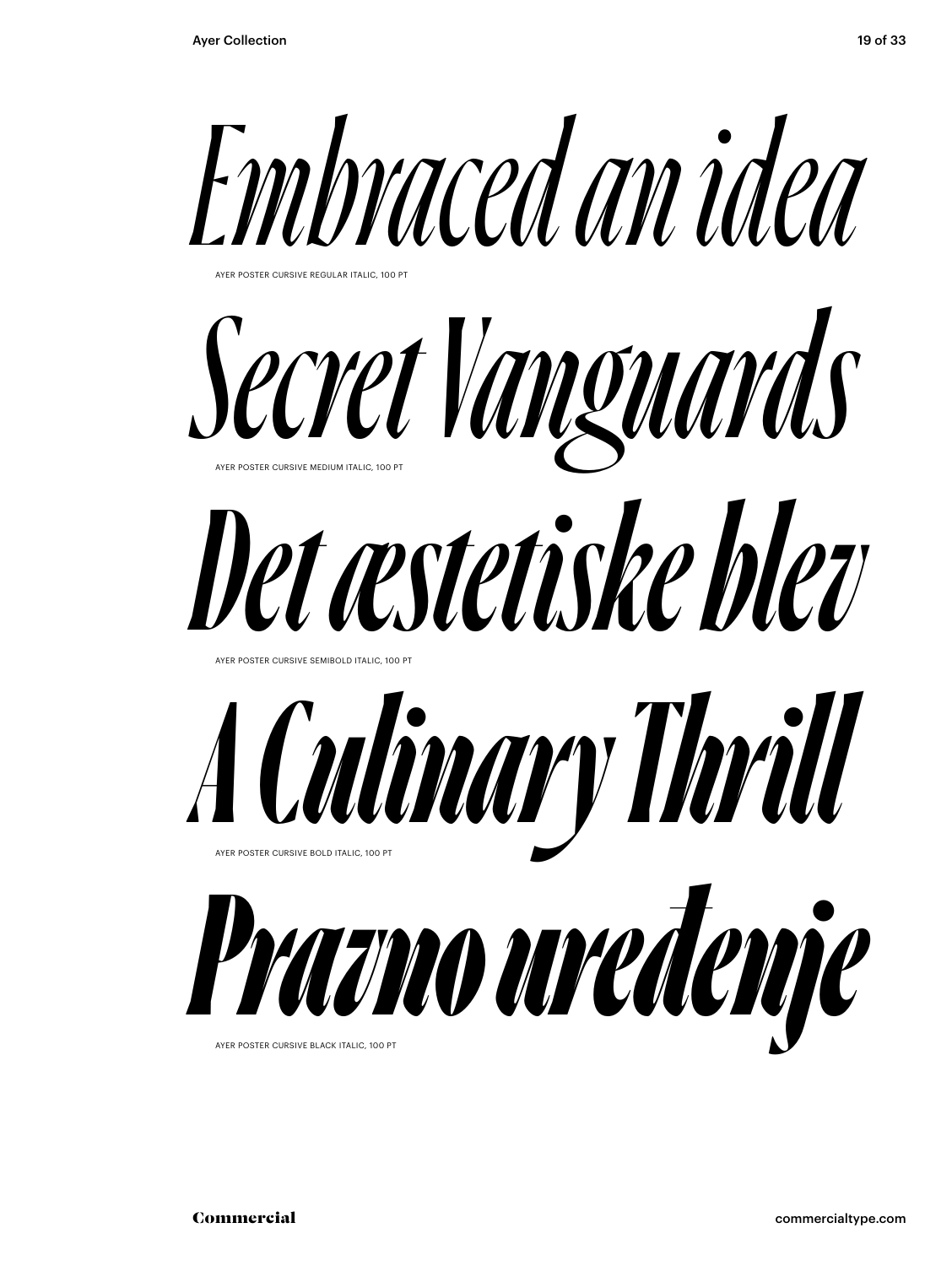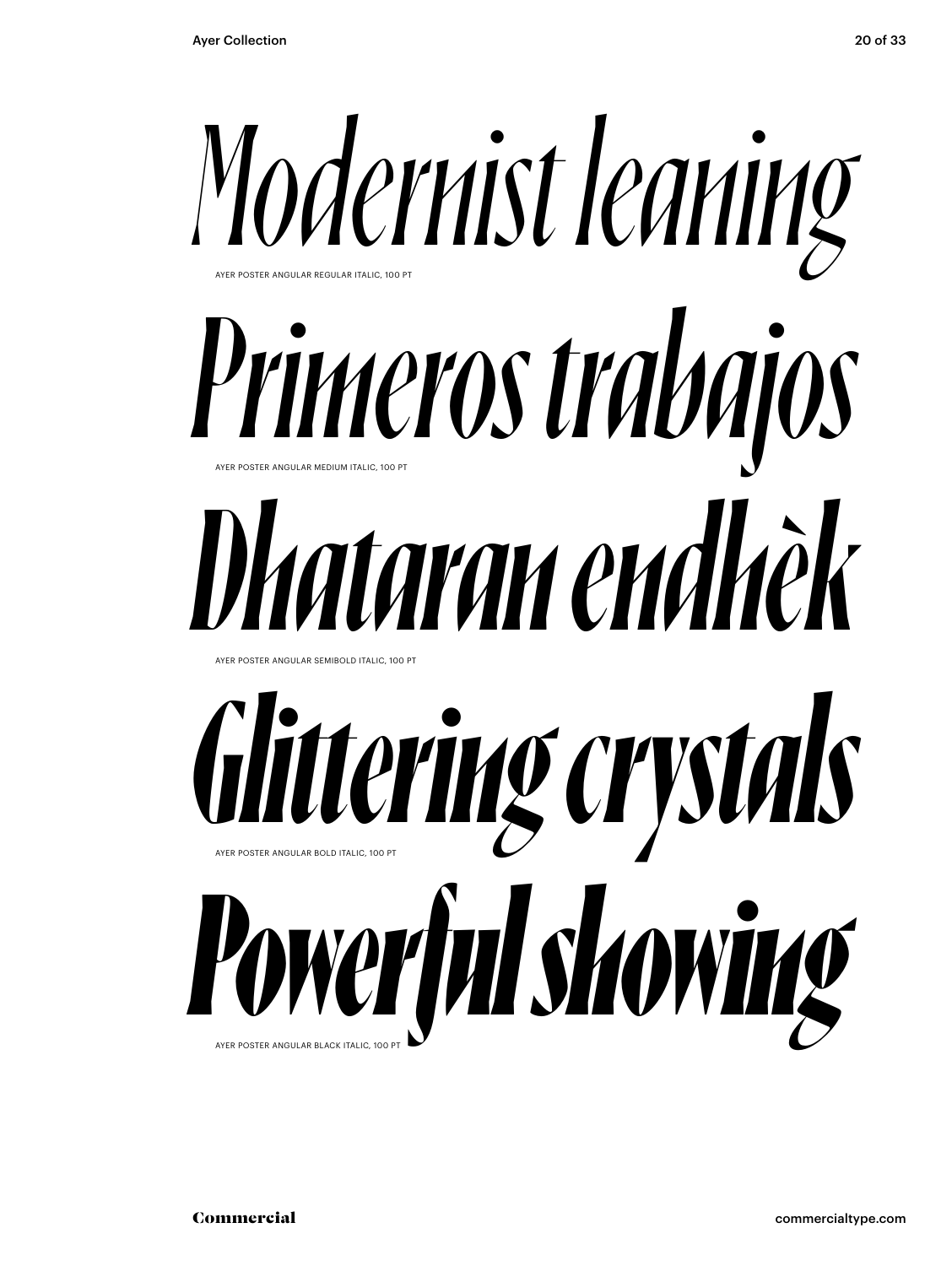

## *Décor's exuberance*

AYER POSTER BLACKLETTER MEDIUM ITALIC, 100 PT

### *Les anciennes cités*

AYER POSTER BLACKLETTER SEMIBOLD ITALIC, 100 PT



*Culinary mastery* AYER POSTER BLACKLETTER BLACK ITALIC, 100 PT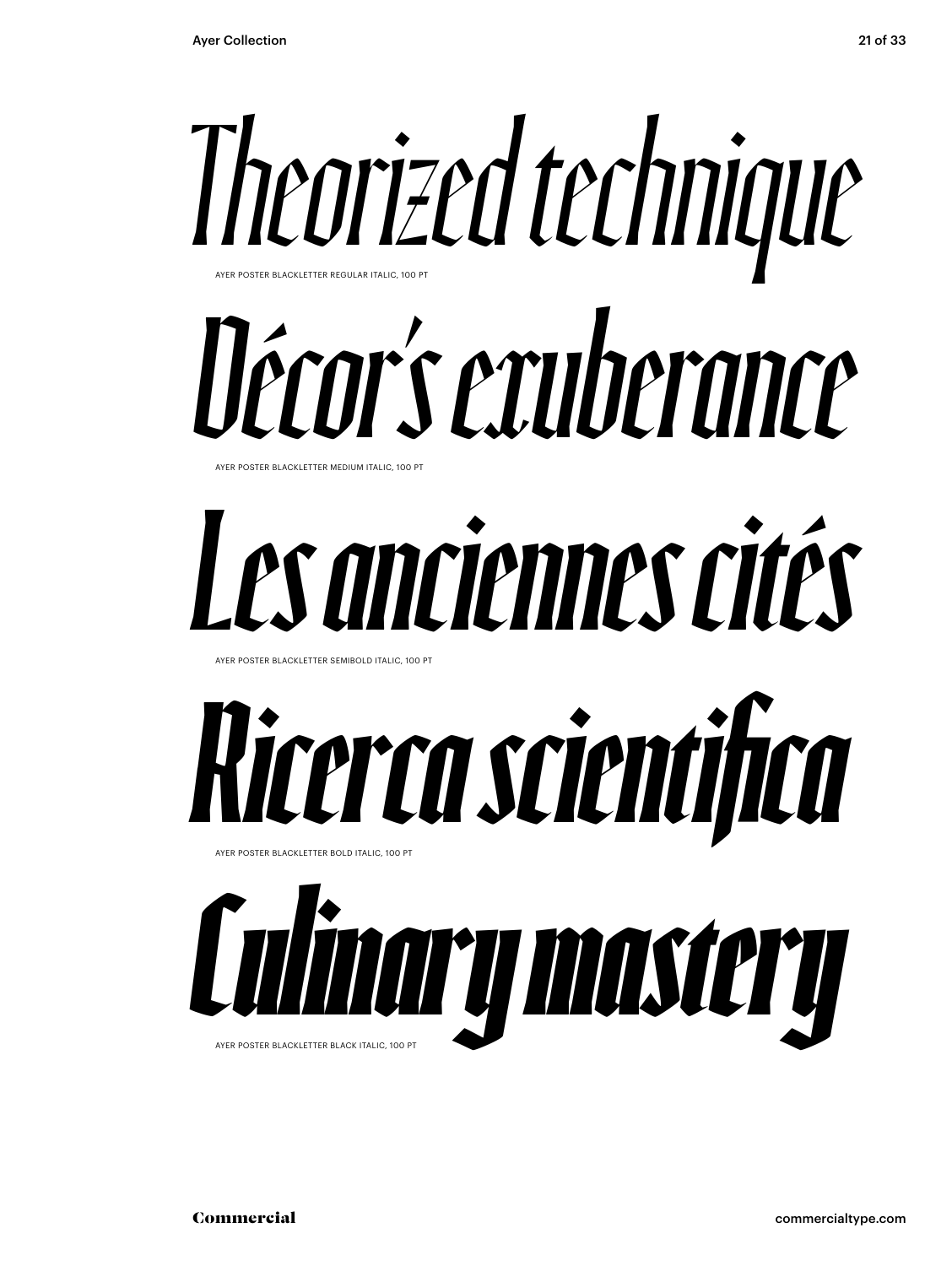## Ayer

Miguel Reyes's Ayer is the synthesis of a number of different influences: Italian Modern lettering from the early twentieth century, the high-contrast sans serifs common in fashion and beauty applications, the sharp corners favored by digital drawing tools, and the designer's own restless curiosity about the forms letters can take.

#### **PUBLISHED** 2019

**DESIGNED BY** MIGUEL REYES

**8 STYLES** 4 WEIGHTS W/ ITALICS

**FEATURES** PROPORTIONAL LINING FIGURES PREBUILT FRACTIONS

The art team at *W*, led by Cian Brown and Jeffrey Burch, needed a typeface that was at once versatile and packed a lot of personality. Ayer features a wide range of stylistic alternates for many characters, allowing them to fine-tune the personality of even the shortest headlines, dial its eccentricities up and down as needed, and help keep type treatments fresh and vibrant for their novelty-oriented editor-in-chief.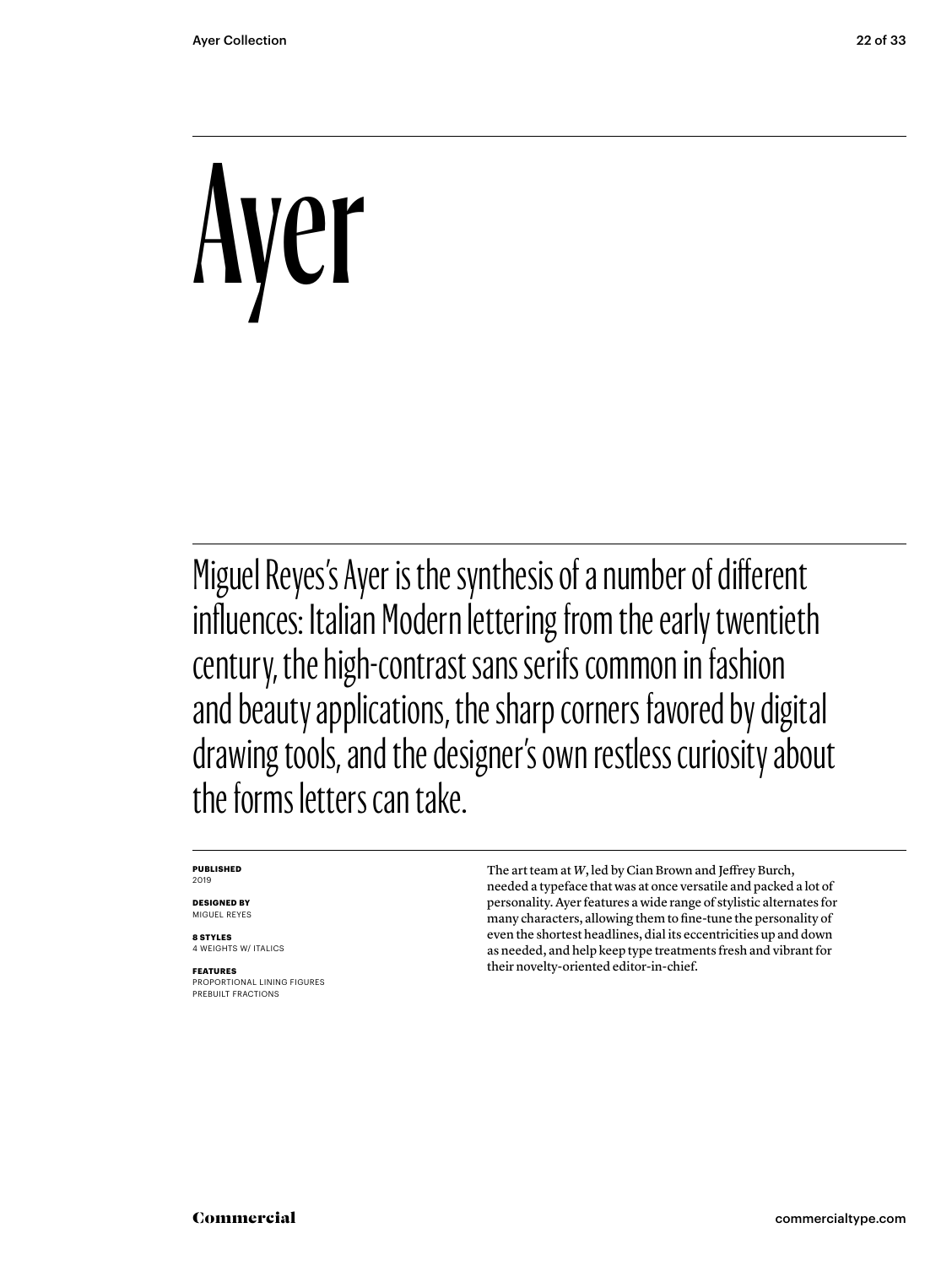### REALIZE THE LANDMARK Civiltà di cui si ha notizia

AYER REGULAR, 70 PT [ALTERNATE Z z]

AYER REGULAR ITALIC, 70 PT

### *GRANTING HER CITATION The Novel & Avant-Garde*

### Í VESTRÆNNI HEIMSPEKI 17,450 Eminent Scholars *VYTVOŘILO MIMOŘÁDNĚ* **AYER MEDIUM, 70 F**

*Mhriodweddau cemegol*

AYER MEDIUM ITALIC, 70 PT [ALTERNATE e]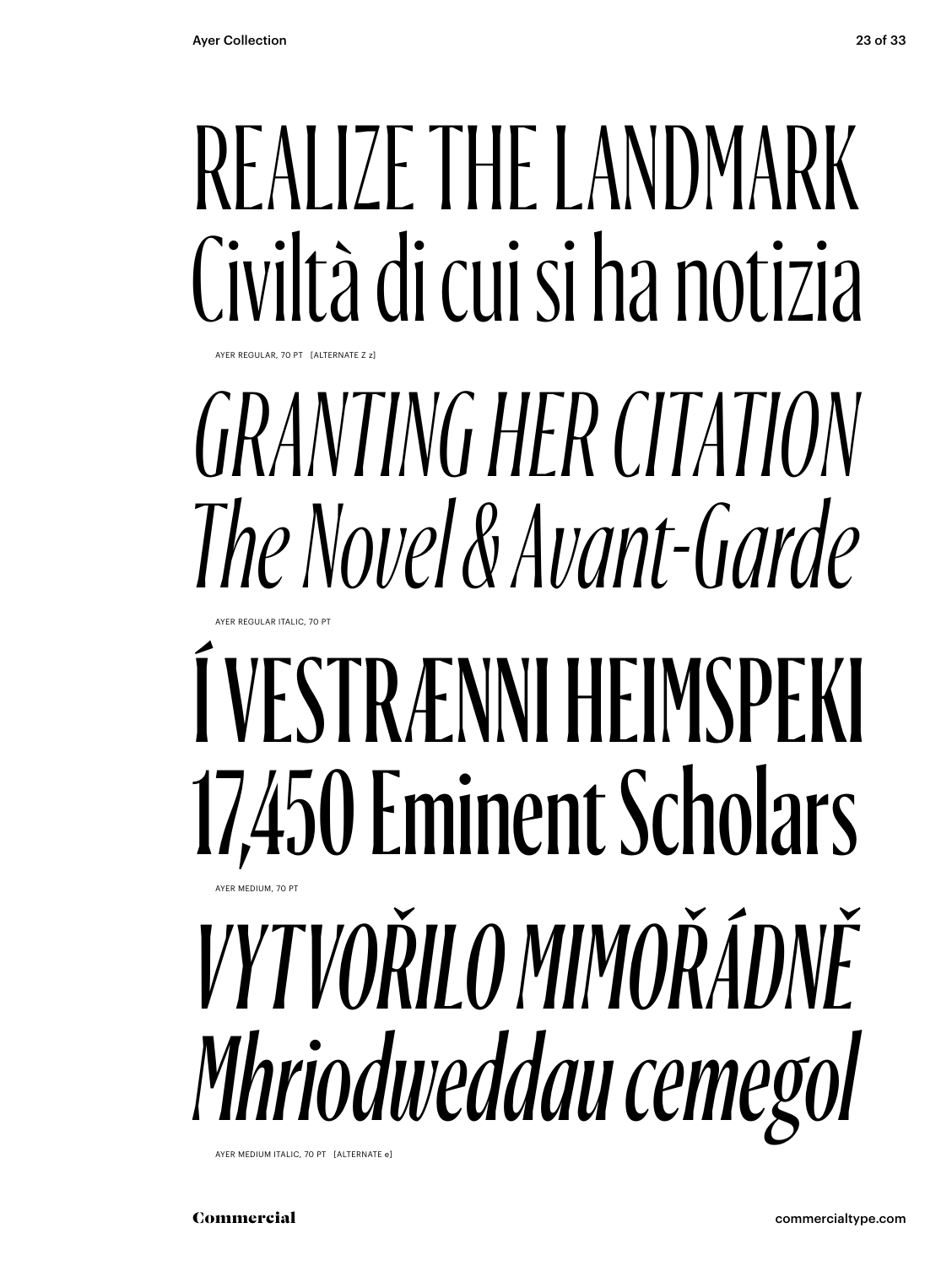### **UNIVERSALLY ACCEPTED Peregrinations maiores** *ARISTOTELEEN JÄLKEEN Farmer & Chef Delicacy* AYER SEMIBOLD, 70 PT AYER SEMIBOLD ITALIC, 70 PT [ALTERNATE f y &]

### **EL CONGRESO NACIONAL 15 noted French villages** AYER BOLD, 70 PT [ALTERNATE A g t 1 5]

### *SCRIERI DESPRE LOGICĂ Verouderde wiskundige*

AYER BOLD ITALIC, 70 PT [ALTERNATE w]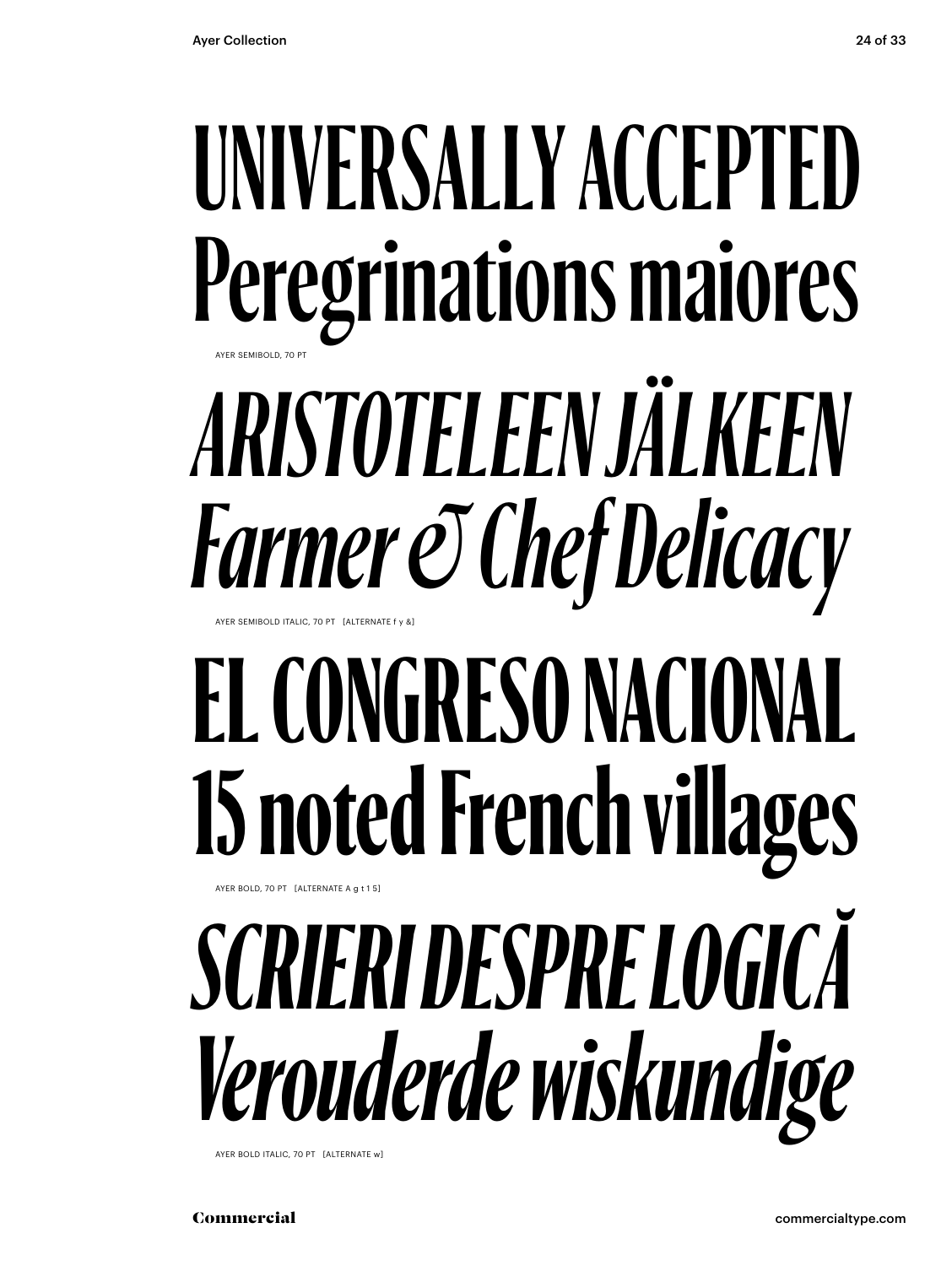### Schmetterlingsraupe Numismatographers **Kommentaattoreina Geomorphologically** AYER REGULAR, 80 PT AYER MEDIUM, 80 PT AYER SEMIBOLD, 80 PT AYER BOLD, 80 PT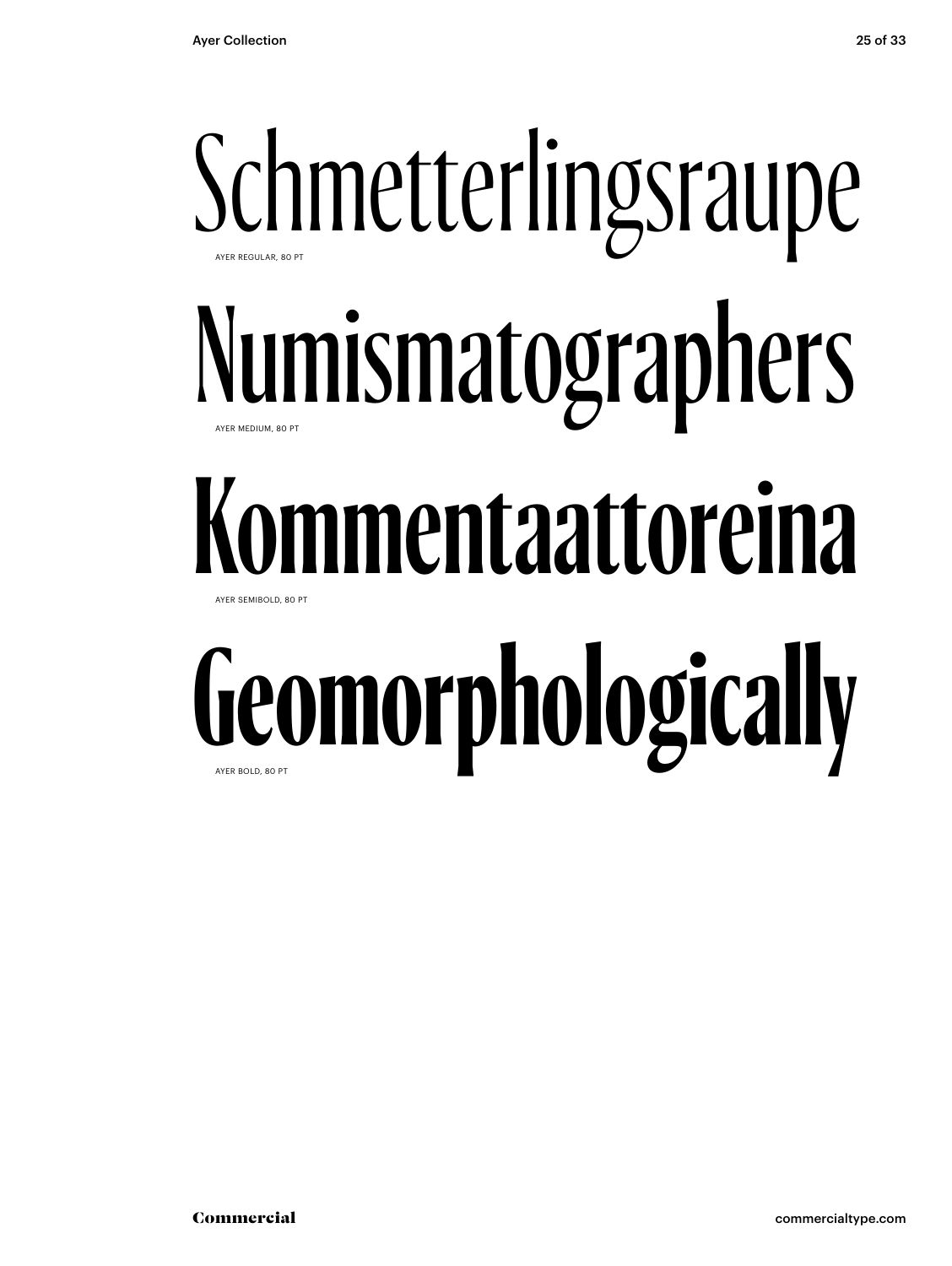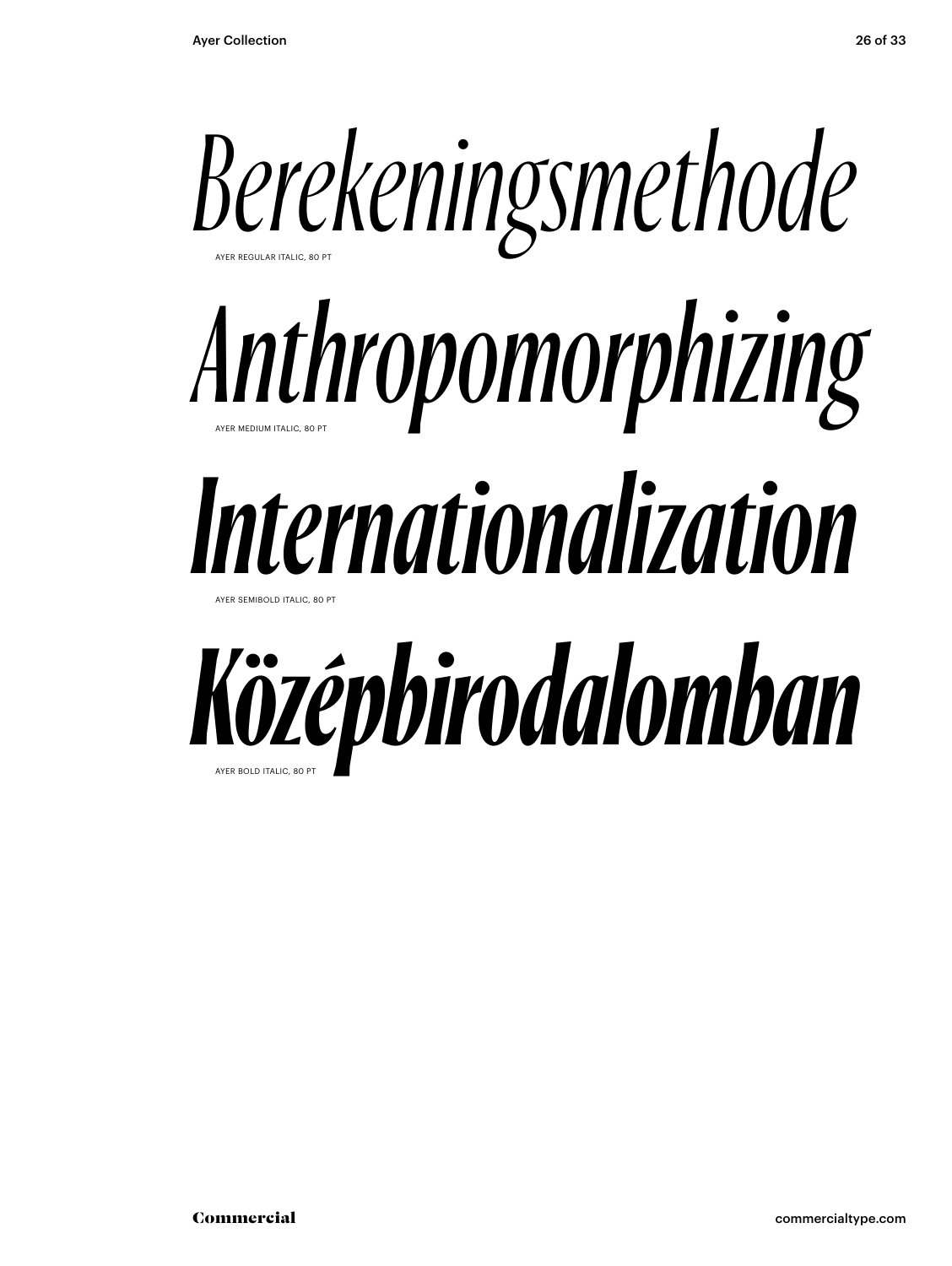### Ayer Deck

Designed to bring the personality of Ayer to the dense pages of W's front section, Ayer Deck shines in small display applications, such as subheads and pullquotes, or headlines on the web. Ayer Deck can also function as a stylish low-contrast headline typeface when the tracking is tightened.

#### **PUBLISHED** 2019

**DESIGNED BY** MIGUEL REYES

**8 STYLES** 4 WEIGHTS W/ ITALICS

**FEATURES** PROPORTIONAL LINING FIGURES PREBUILT FRACTIONS

The heavier weights of Ayer Deck were first used in *M*, the men's portion of *W*'s periodic 'his-and-hers' fashion issue. Its louder typographic voice helped to differentiate *M*'s from *W*'s features while maintaining coherency throughout the issue. A low-constrast sans serif with gentle flaring, Ayer Deck is notably sturdier while retaining the character and intent of the original Ayer.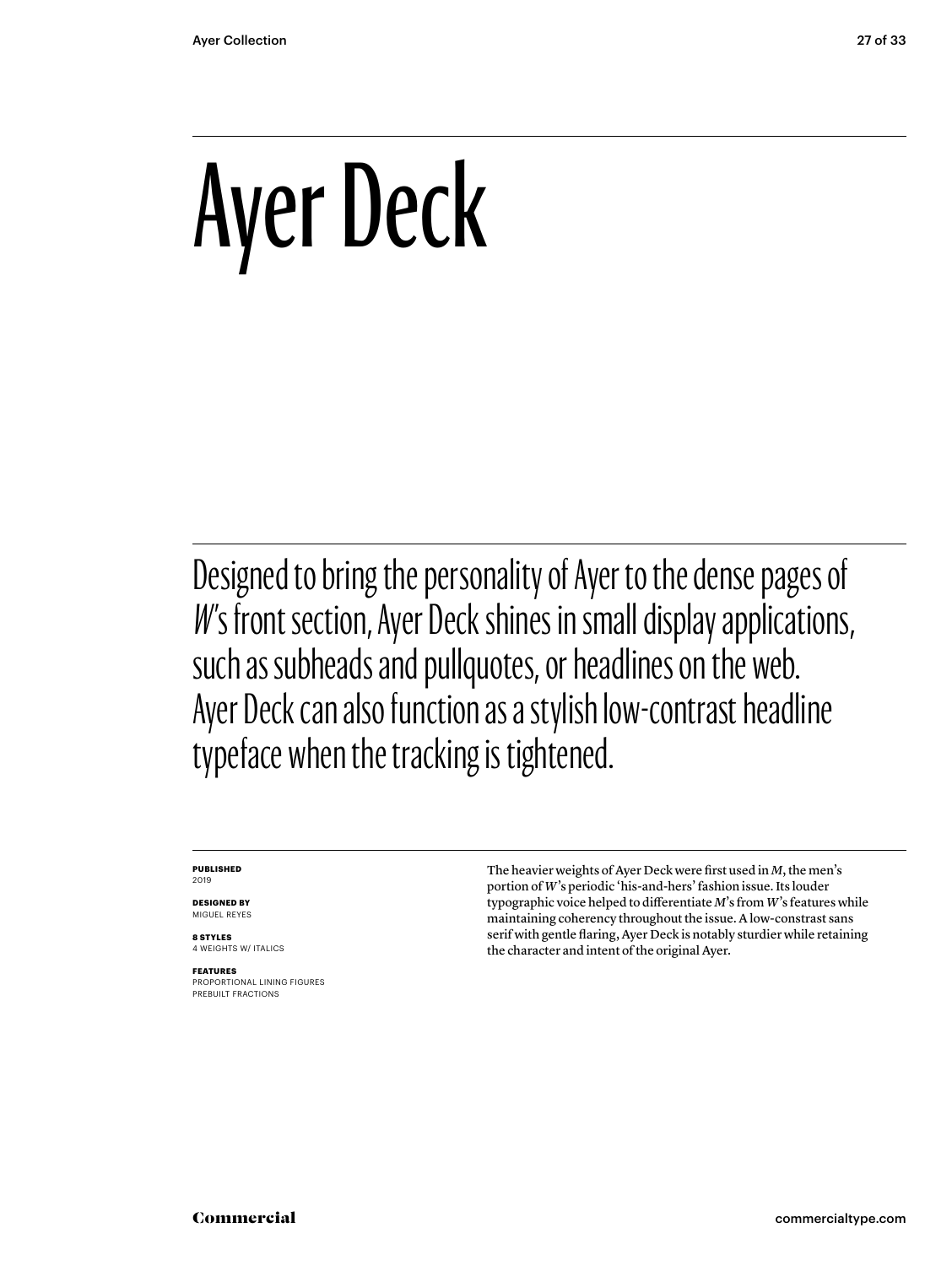AYER DECK REGULAR, 40 PT

Medzi hlavné kategórie patria tieto štyri MACKENZIE 17.5 MICRON MERINO JERSEY The beating heart of the Asian economy

*Located 75 primeval marine gastropods LANDSADVOCAAT EN RAADPENSIONARIS Diviso per il numero di partite disputate* A BECK REGULAR ITALIC, 40 RT. EALTERNATE

#### Reported a total of 4,562,830 speakers WIKANG MALTES ANG PAGKAKAPAREHO Granti gasell sai nime šoti maadeuurija

AYER DECK MEDIUM, 40 P

*Earliest surviving examples dated 1294 NEW SADDLE-SHOULDER WOOL JUMPER Għalħekk qatt ma kellu rabta mill-qrib*

AYER DECK MEDIUM ITALIC, 40 PT [ALTERNATI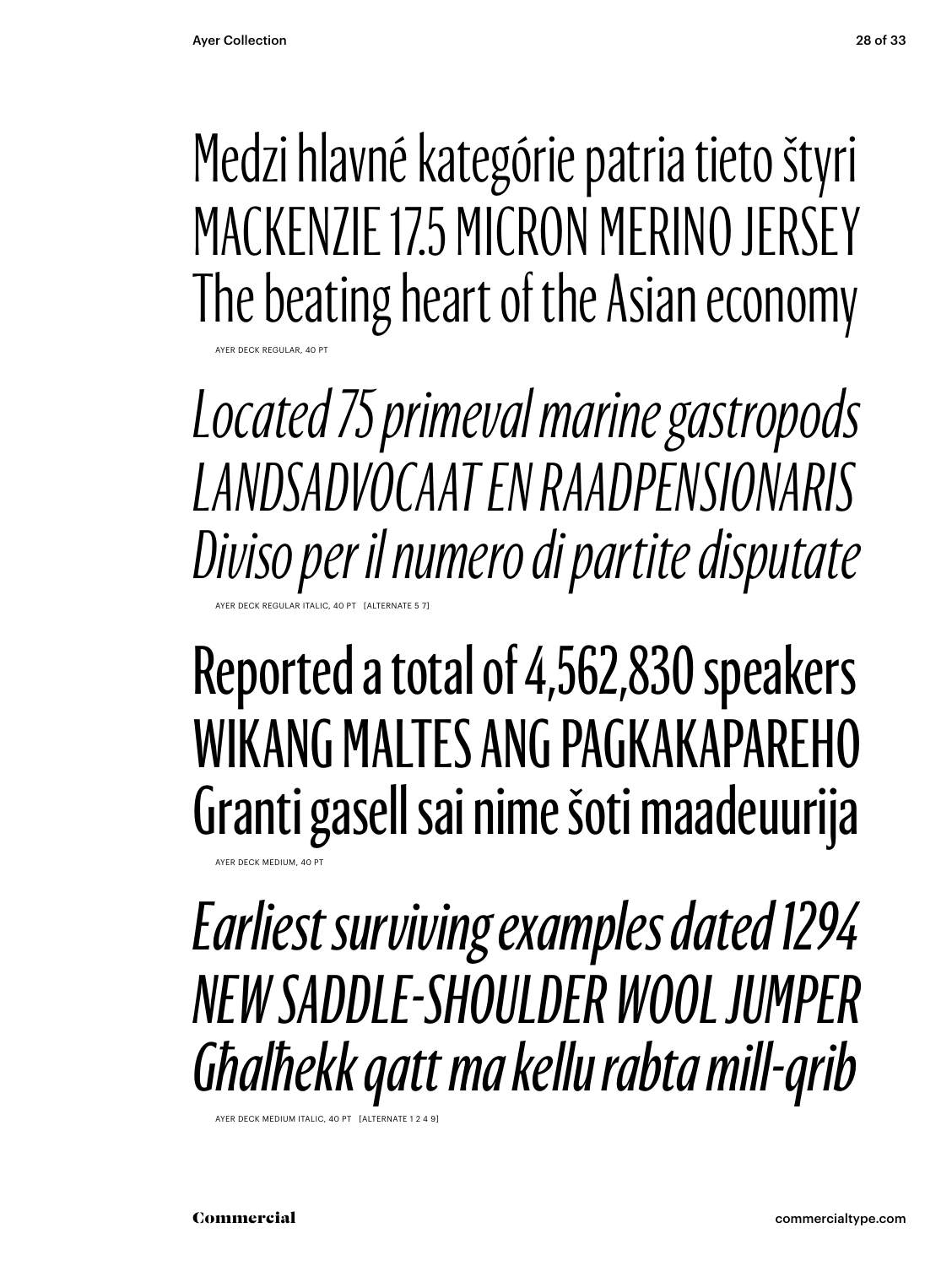AYER DECK SEMIBOLD, 40 PT

#### **Eru nokkur útdauð tungumál sem lítið THE 2017 CAMBELTOWN MALT FESTIVAL L'île de Sabuda se trouve au large de la**

*Trade wars a threat to global markets BIOMATERIAL & EMERGING ECONOMIES Bersama pendukung setianya seperti* AYER DECK SEMIBOLD ITALIC, 40

### **The only wicket of the second innings MAE MALTEG YN AGOS IAWN I ARAMAEG Die folgenden Stadien wurden für die**

AYER DECK BOLD, 40 PT  $\left[$  ALTERNATE A W e f g

*Płyta ta zapoczątkowała współpracę FUNCTIONING AS A REAL VOCABULARY Often exhibited various archaic traits*

AYER DECK BOLD ITALIC, 40 PT [ALTERNATE U e v w y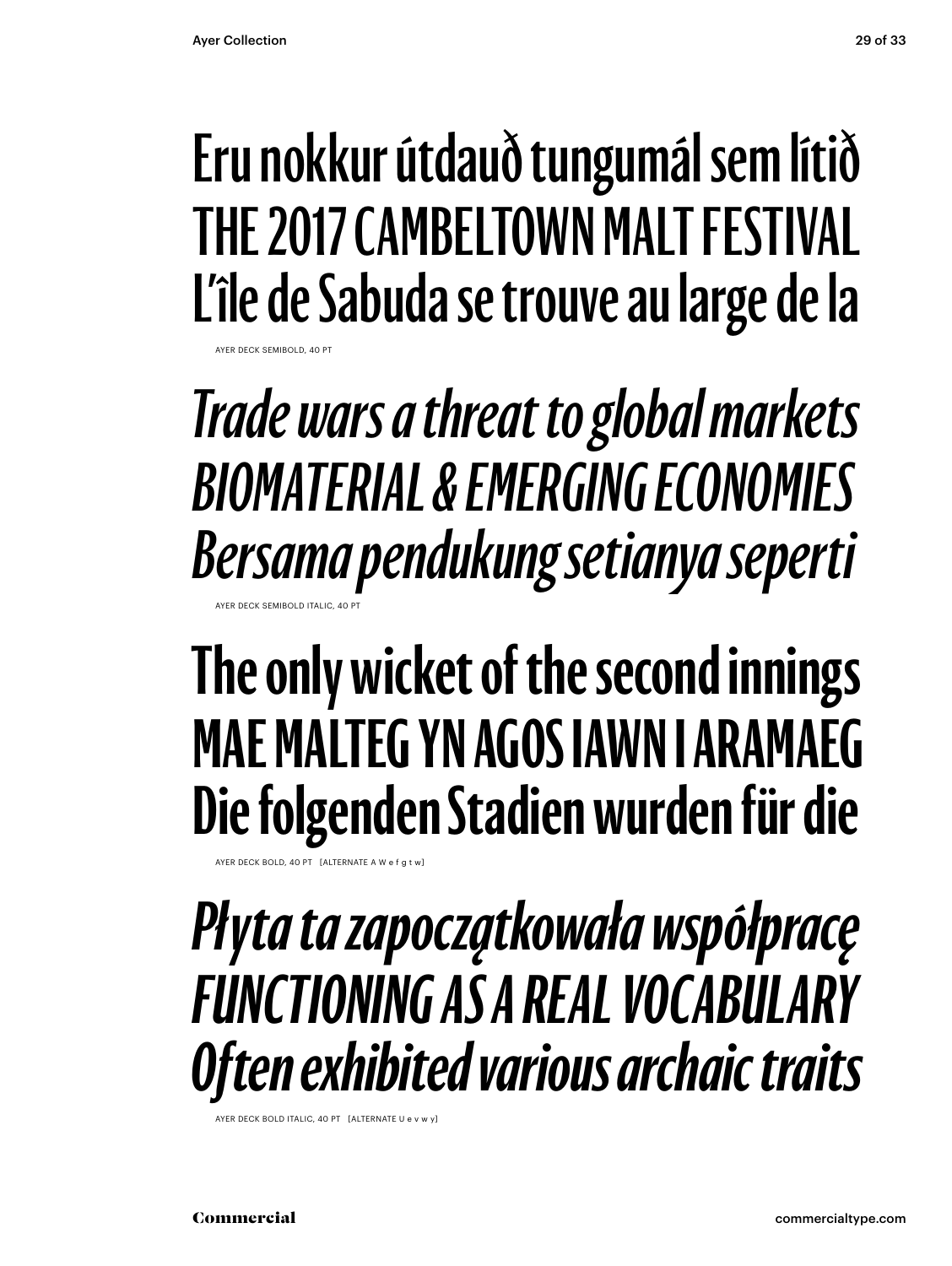SI ATTRIBUISCE LA PRESSOCHÉ ASSENZA NATURALE DI ALBERI ALLA RELATIVA SCARSITÀ O Vuonna 2001 alettiin painaa Kiinan tasavallan karttoja joissa Manner-Kiina oli jätetty pois *THE ADVENT OF THESE NEW INDUSTRIES IN THE EARLY 20TH CENTURY DROVE GROWTH TO In 1845 they sent their first shipment of wheat from San Pedro Harbor to Western Europe* AYER DECK REGULAR, REGULAR ITALIC, 18 PT

FOUNDED TWO MONTHS AFTER THE WALL STREET CRASH OF 1929 AT A COST OF £50,000 Since the Paleolithic age the Steppe route has connected Eastern Europe & Central Asia *THE SOUTHERN HALF OF THIS ISLAND IS DOMINATED BY FIVE MASSIVE MOUNTAIN RANGES Reconèixer acompliments extraordinaris en la indústria discogràfica és un dels quatre* AYER DECK MEDIUM, MEDIUM ITALIC, 18 PT

**FORMED ROUGHLY 4 – 5 MILLION YEARS AGO AT THIS COMPLEX CONVERGENT BOUNDARY Durante el reinado del emperador Qianlong (1735-1796) la dinastía alcanzó su apogeo** *LOCUIT ÎN ANTICHITATE ȘI LA ÎNCEPUTUL EVULUI MEDIU DE TRIBURI DE PĂSTORI NOMAZI The city of Taoyuan has been elevated to special municipality status since early 2014*  AYER DECK SEMIBOLD, SEMIBOLD ITALIC, 18 PT

**INSELGRUPPE DER PESCADOREN BILDET DABEI DEN LANDKREIS PENGHU, DIE ÜBRIGEN In April 2008, Smith signed a contract with Classics & Jazz for a €2.3 million advance** *THE CONSTRUCTION SIMULTANEOUSLY REINFORCED THE FABRICS, DESIGN & THE FINISH Çin Cumhuriyeti'nin üst düzey idari bölümleri olup nüfusu 1,75 milyondan fazla olan*

AYER DECK BOLD, BOLD ITALIC, 18 PT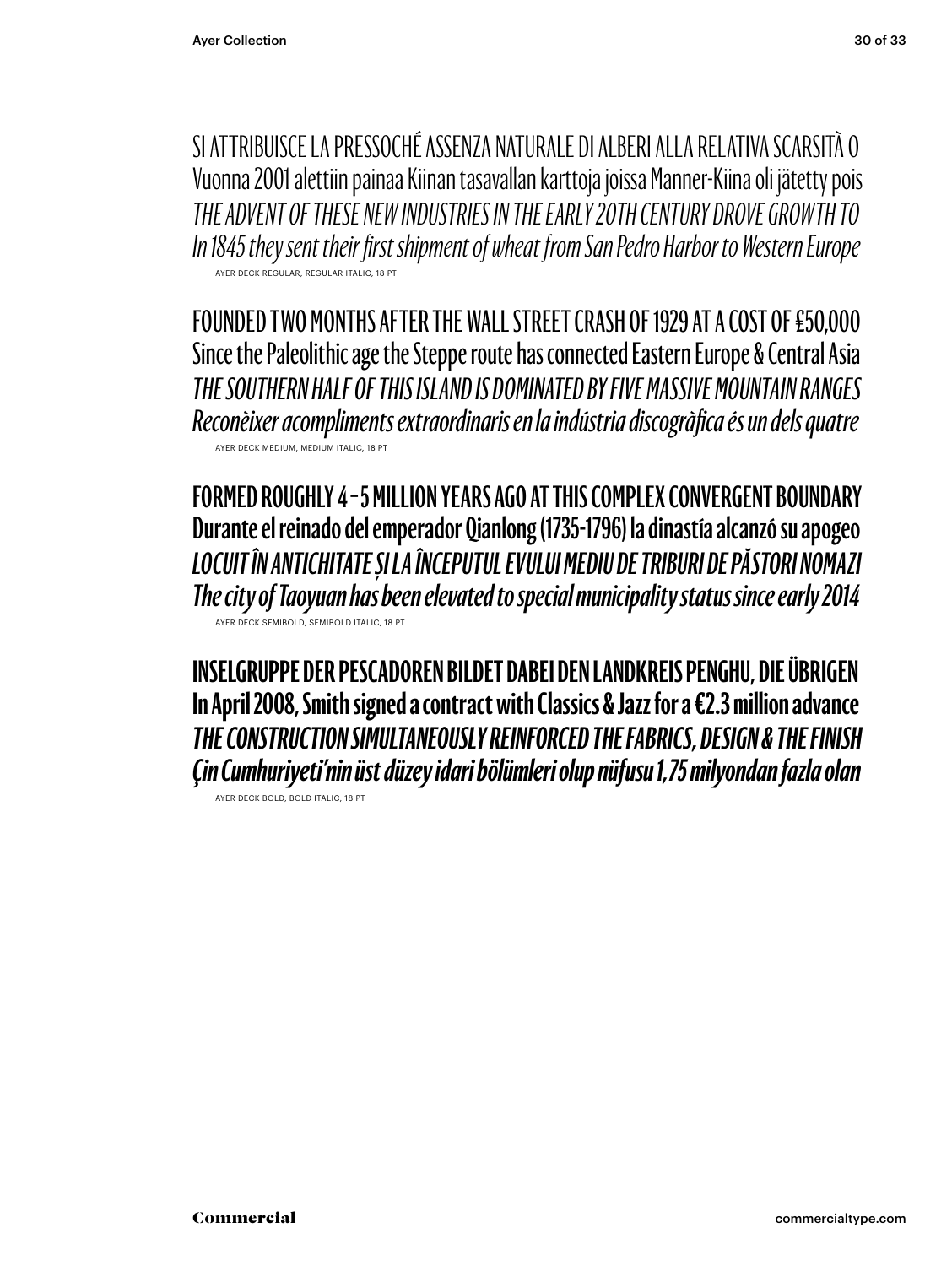#### Areal udgør cirka en tredjedel af AYER DECK REGULAR, 50 PT Compelling Idiosyncratic Ideals AYER DECK MEDIUM, 50 PT **Worden als ware kunstwerken YER DECK SEMIBOLD, 50 A Peerless & Unique Gemstone**

AYER DECK BOLD, 50 PT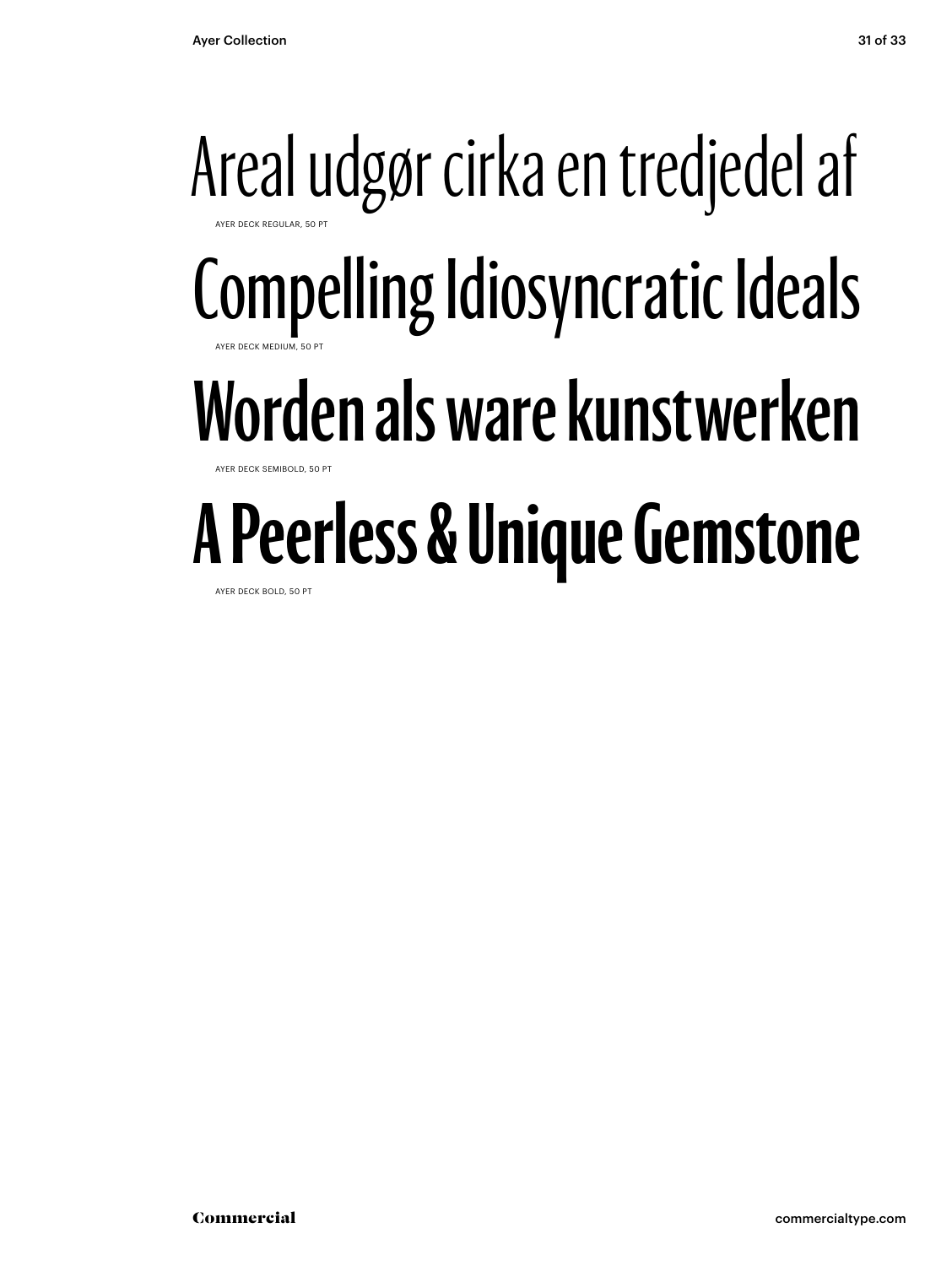

AYER DECK REGULAR ITALIC, 50 PT

### *Este extraña relación existente*

**DECK MEDIUM ITALIC, 50 PT** 

#### *Growing Atlanta coffee realms* AYER DECK SEMIBOLD ITALIC, 50 PT

### *Jeho nejbližší spolupracovníci*

AYER DECK BOLD ITALIC, 50 PT